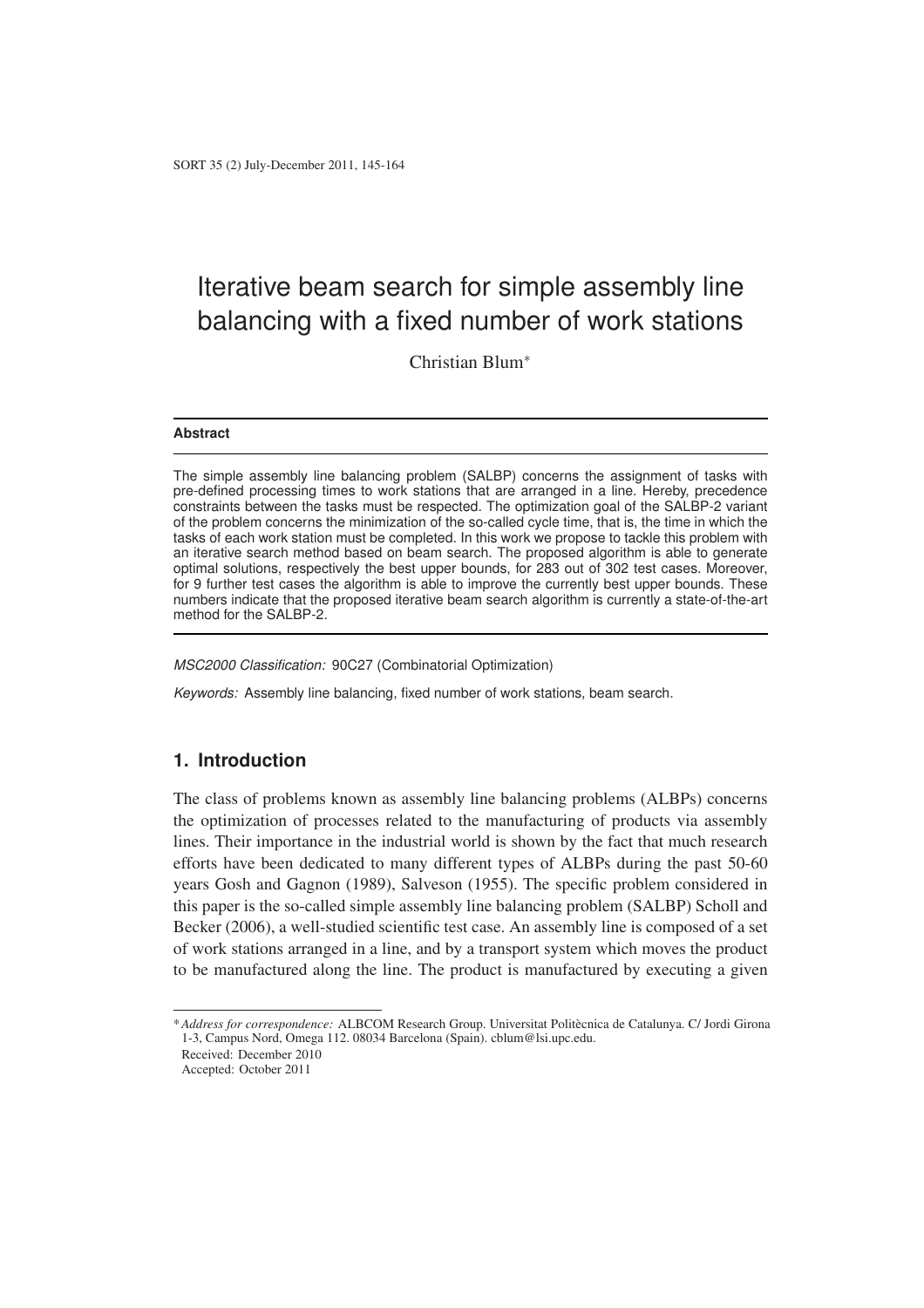set of tasks. Each of these tasks has a pre-defined processing time. In order to obtain a solution to a given SALBP instance, all tasks must be assigned to work stations subject to precedence constraints between the tasks. In the context of the SALBP, all work stations are considered to be of equal size. Moreover, the assembly line is assumed to move at a constant speed. This implies a maximum of *C* time units – the so-called *cycle time* – for processing the tasks assigned to each work station. The SALBP has been tackled with several objective functions among which the following ones are the most studied ones in the literature:

- Given a fixed cycle time *C*, the optimization goal consists in minimizing the number of necessary work stations. This variant of the problem is refered to as SALBP-1.
- Given a fixed number *m* of work stations, the goal is to minimize the cycle time *C*. The literature knows this second problem variant as SALBP-2.

The feasibility problem SALBP-F arises when both a cycle time *C* and a number of work stations *m* is given and the goal is to find a feasible solution respecting *C* and *m*. In this work we will deal with the SALBP-2 variant of the problem.

For what concerns the comparison between SALBP-1 and SALBP-2, much of the scientific work has been dedicated to the SALBP-1. However, also for the SALBP-2 exists a considerable body of research papers. An excellent survey was provided by Scholl and Becker (2006). Approaches for the SALBP-2 can basically be classified as either *iterative solution approaches* or *direct solution approaches*. Iterative approaches tackle the problem by iteratively solving a series of SALBP-F problems that are obtained by fixing the cycle time. This process is started with a cycle time that is set to some calculated upper bound. This cycle time is then decremented during the iterative process, which stops as soon as no solution for the corresponding SALBP-F problem can be found. In contrast to these indirect approaches, direct approaches intend to solve a given SALBP-2 instance directly.

Heuristic as well as exact approaches have been devised for the SALBP-2. Among the existing exact methods we find iterative approaches such as the ones proposed in Hackman et al. (1989), Scholl (1999) but also direct approaches such as the ones described in Klein and Scholl (1996), Scholl (1994). Moreover, the performance of different integer programming formulations of the SALBP-2 have been evaluated in Pastor and Ferrer (2009), Pastor et al. (2007). The currently best-performing exact method is SALOME-2 Klein and Scholl (1996), which is a branch & bound procedure making use of a so-called local lower bound method (LLBM), a bidirectional branching strategy, and several dominance and reduction rules. Surprisingly, exact methods outperform the existing heuristic and metaheuristic approaches for the SALBP-2. While 287 (out of 302) existing problem instances were solved to optimality by exact approaches, the most successful metaheuristic approach to date—a tabu search method proposed in Scholl and Voss (1996) —was only able to find the best upper bounds with respect to 168 prob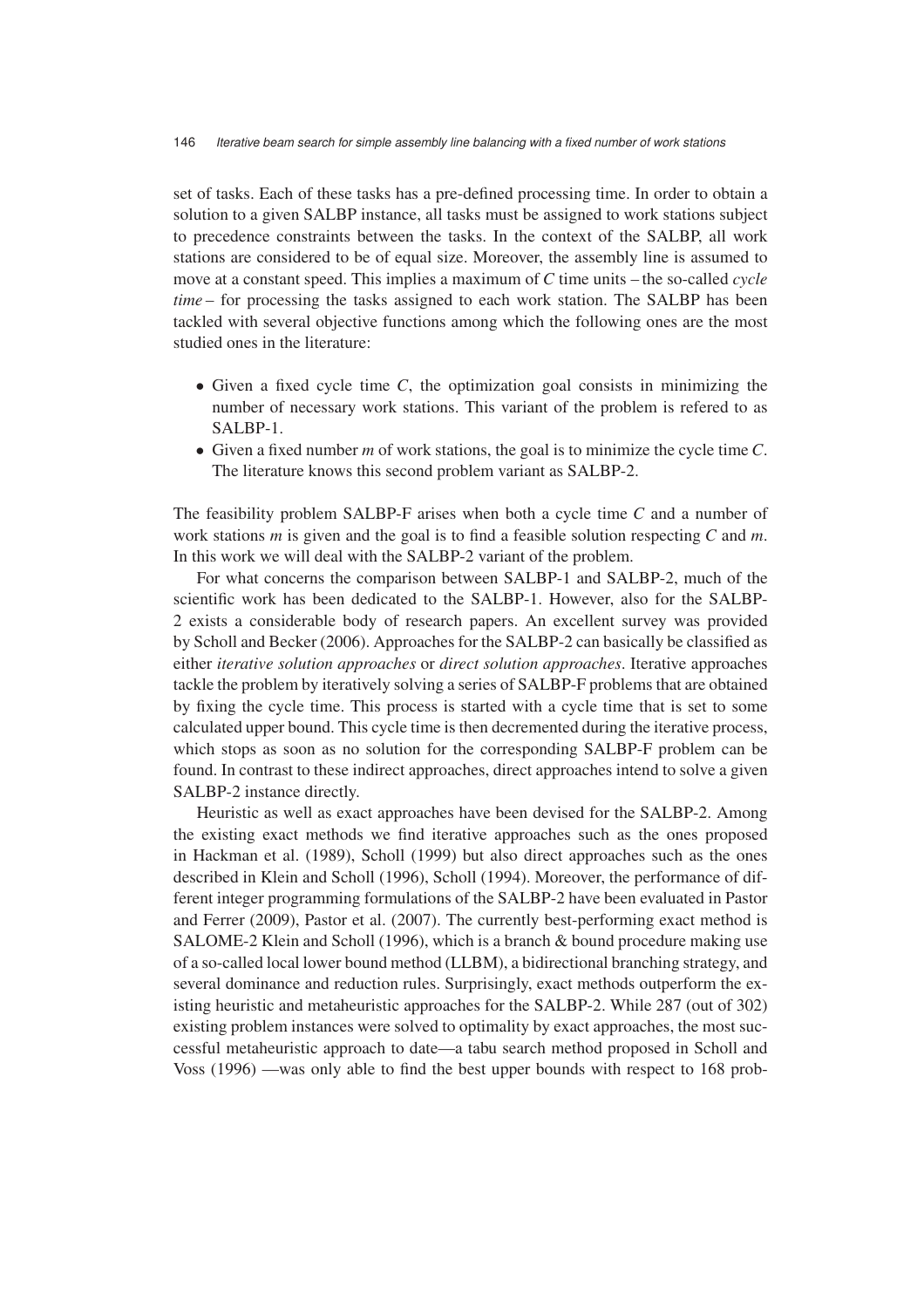lem instances. Note that SALOME-2 alone was able to solve 217 problem instances to optimality. Apart from the above-mentioned tabu search, another tabu search proposal can be found in Chiang (1998). Other metaheuristic approaches include evolutionary algorithms Anderson and Ferris (1994), Nearchou (2007), Watanabe et al. (1995) and simulated annealing Henrici (1994). Moreover, a two-phase heuristic based on linear programming can be found in Ugurdag et al. (1997), whereas a heuristic based on Petri nets was proposed in Kilincci (2010). Finally, an approach similar to the one proposed in this paper has been presented in Blum and Miralles (2011) for a more general problem, the assembly line worker assignment and balancing problem (ALWABP).

**Contribution of this work.** Subsequently we propose to tackle the SALBP-2 by means of an iterative approach based on beam search, which is an incomplete variant of branch & bound. The resulting iterative beam search algorithm is inspired by one of the current state-of-the-art methods for the SALBP-1, namely Beam-ACO Blum (2008). Beam-ACO is a hybrid approach that is obtained by combining the metaheuristic ant colony optimization with beam search. In this work we propose to use the beam search component of Beam-ACO in an iterative way for obtaining good SALBP-2 solutions. Our computational results show indeed that the proposed algorithm is currently a stateof-the-art method for the SALBP-2. It is able to generate optimal solutions, respectively the best upper bounds, for 283 out of 302 test cases. Moreover, in further 9 cases the algorithm is able to improve the currently best upper bounds.

**Organization of the paper.** In Section 2 we present a formal description of the tackled problem. Furthermore, in Section 3 the proposed algorithm is described. Finally, in Section 4 we present a detailed experimental evaluation and in Section 5 we conclude our work and offer an outlook to future work.

## **2. The SALBP-2**

The SALBP-2 can formally be described as follows. An instance (*T*,*G*,*m*) consists of three components.  $T = \{1, ..., n\}$  is a set of *n* tasks. Each task  $i \in T$  has a pre-defined processing time  $t_i > 0$ . Without losing generality, the processing times are henceforth assumed to be integer values. Moreover, given is a precedence graph  $G = (T, A)$ , which is a directed, acyclic graph with *T* as node set. Finally, *m* is the pre-defined number of work stations which are ordered from 1 to *m*. An arc  $l_{i,i} \in A$  indicates that  $i \in T$  must be processed before *j* ∈ *T*. Given a task *j* ∈ *T*,  $P_j$  ⊂ *T* denotes the set of tasks that must be processed before *j*. A feasible solution is obtained by assigning each task to exactly one work station such that the precedence constraints between the tasks are satisfied. The objective function consists in minimizing the so-called cycle time. The SALBP-2 can be expressed in the following way as an integer programming (IP) problem.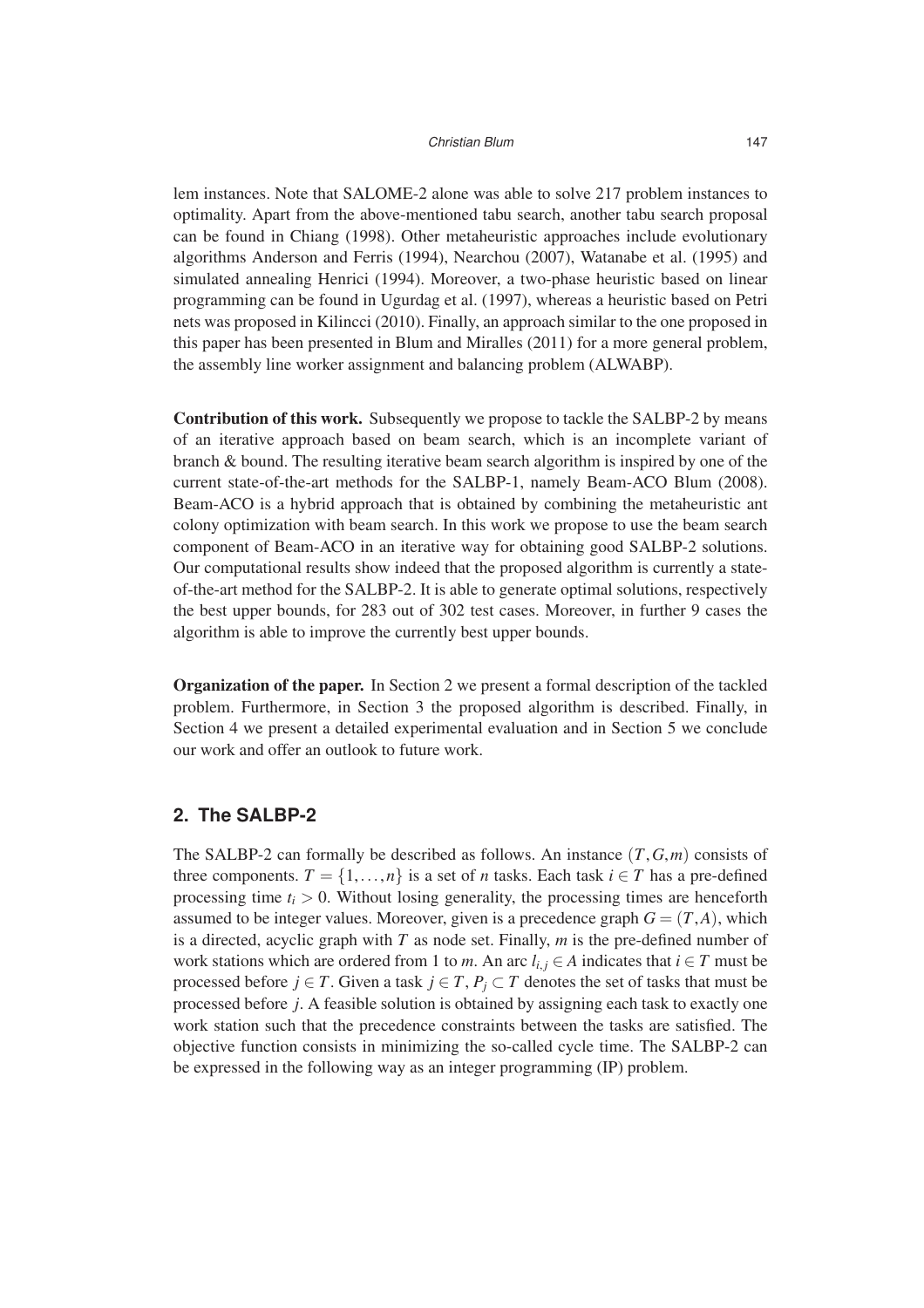min*z* (1)

subject to:  $\frac{m}{m}$ 

$$
\sum_{s=1}^{m} x_{is} = 1 \quad \forall i \in T \tag{2}
$$

$$
x_{is} \leq \sum_{s'=1}^{s} x_{js'} \quad \forall i \in T, s = 1, \dots, m, \ j \in P_i \tag{3}
$$

$$
\sum_{i \in T} t_i x_{is} \le z \quad s = 1, \dots, m \tag{4}
$$

$$
x_{is} \in \{0, 1\} \quad \forall i \in T, s = 1, ..., m \tag{5}
$$

$$
z > 0 \tag{6}
$$

This IP model makes use of the following variables and constants:  $x_{is}$  is a binary variable which is set to 1 if and only if task  $i \in T$  is assigned to work station  $1 \leq s \leq m$ . The objective function (1) minimizes the cycle time  $z > 0$ .<sup>1</sup> The constraints (2) ensure that each task  $i \in T$  is assigned to a single work station  $1 \leq s \leq m$ . Constraints (3) reflect the precedence relationships between the tasks. More specifically, if task  $i \in T$  is assigned to a work station  $1 \leq s \leq m$ , all tasks  $j \in P_i$  must be assigned to work stations  $1 \leq s' \leq m$  with  $s' \leq s$ . The constraints (4) ensure that the sum of the processing times of the tasks assigned to a work station  $1 \leq s \leq m$  do not exceed the cycle time *z*.

Note that this model was chosen in order to present an easily understandable problem description. An evaluation of alternative models can be found in Pastor and Ferrer (2009), Pastor et al. (2007).

#### **3. Iterative beam search**

As mentioned in the introduction, the basic component of our algorithm for the SALBP-2 consists of beam search (BS), which is an incomplete derivative of branch & bound. BS was used for the first time in the context of speech recognition Lowerre (1976). Concerning combinatorial optimization problems, BS has especially been used for solving scheduling problems; see, for example, Ghirardi and Potts (2005), Ow and Morton (1988), Sabuncuoglu and Bayiz (1999), Valente and Alves (2005). To date only very few applications to other types of problems exist. Examples can be found in Akeba et al. (2009), Blum et al. (2009), Lee and Woodruff (2004). In the following we briefly describe how one of the standard variants of BS works. The crucial aspect of BS is the parallel extension of partial solutions in several ways. At all times, the algorithm keeps a set *B* of at most  $k_{\text{bw}}$  partial solutions, where *B* is the so-called *beam*, and  $k_{\text{bw}}$  is known as the *beam width*. At each step, at most  $k_{\text{ext}}$  feasible extensions of each partial solution in *B* are selected on the basis of greedy information. In general, this selection

<sup>1.</sup> Note that we refer to the variable cycle time of the IP model as *z*, while fixed cycle times are denoted by *C*.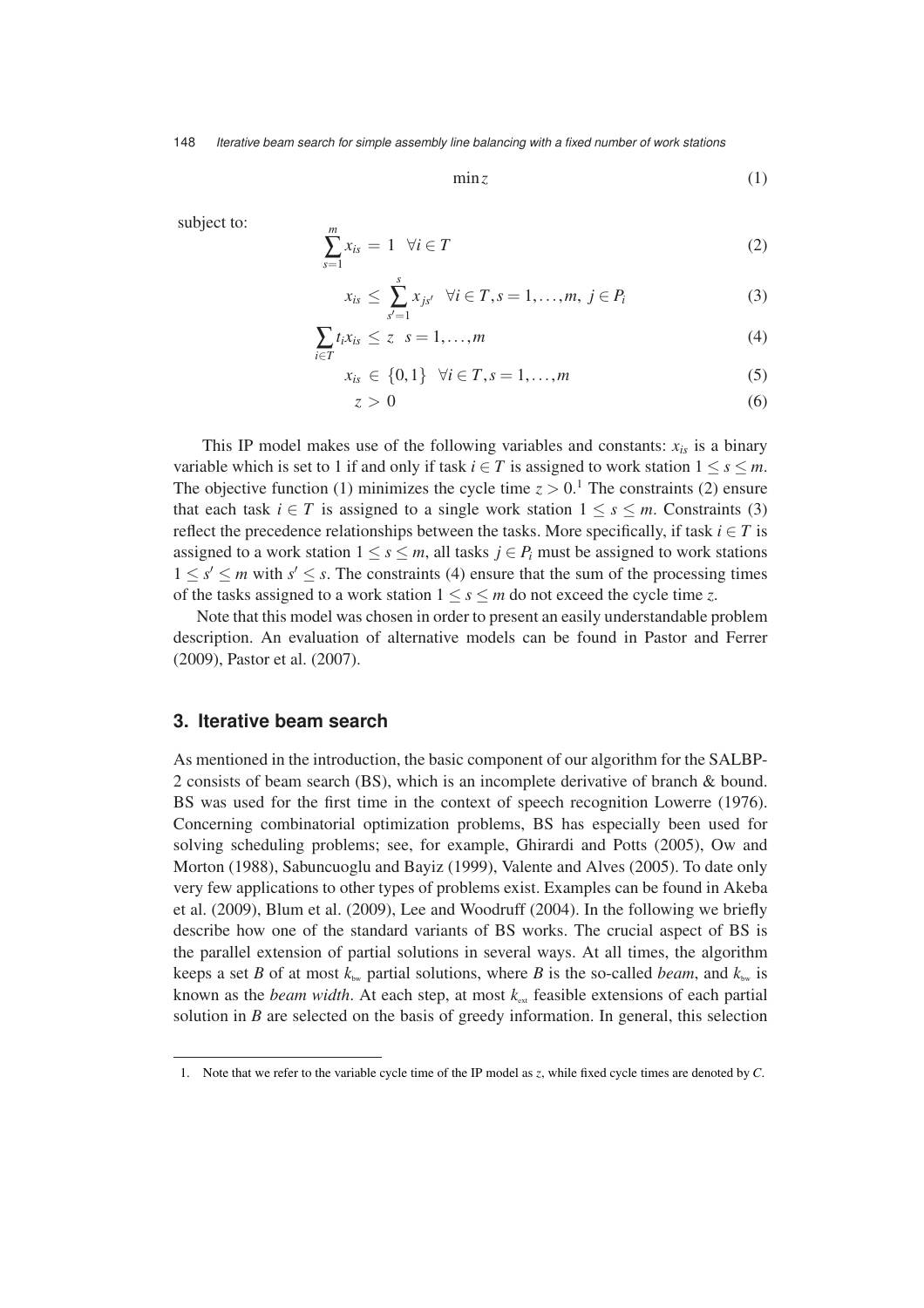is done deterministically. At the end of each step, the algorithm creates a new beam *B* by choosing up to  $k_{\text{bw}}$  partial solutions from the set of selected feasible extensions. For that purpose, BS algorithms determine – in the case of minimization – a lower bound value for each extension. Only the maximally  $k_{\text{bw}}$  best extensions – with respect to these lower bound values – are included in *B*. Finally, if any complete solution was generated, the algorithm returns the best of those. Note that the underlying constructive heuristic that defines feasible extensions of partial solutions and the lower bound function for evaluating partial solutions are crucial for the working of BS.

In the following, after describing the chosen solution representation, we first present a description of the implementation of the BS component, before we describe the algorithmic scheme in which this BS component is used.

#### **3.1. Solution representation**

The following solution representation is used by the proposed BS algorithm. A solution S is an ordered list  $S = \langle S_1, \ldots, S_m \rangle$  of *m* sets of tasks, where  $S_i$  denotes the set of tasks that are assigned to the *i*-th work station. Abusing notation we henceforth call  $S_i$  a work station. Note that for a solution S to be valid the following conditions must be fulfilled:

- 1.  $\bigcup_{i=1}^{m} S_i = T = \{1, ..., n\}$  and  $S_i \cap S_{i'} = \emptyset$  for  $i = 1, ..., m$  and  $i' = i + 1, ..., m$ . That is, each task is assigned to exactly one work station.
- 2. For each task  $j \in S_i$  it is must hold that  $P_j \subseteq \bigcup_{k=1}^i S_k$ . This ensures that the precedence constraints between the tasks are not violated.

In this context it is also convenient to introduce the concept of the *reverse problem instance*. More specifically, the reverse problem instance  $(T, G^r, m)$  with respect to an original instance (*T*,*G*,*m*) is obtained by inverting the direction of all arcs of *G*. It is well-known from the literature Scholl and Becker (2006) that tackling the reverse problem instance may lead an exact algorithm faster to an optimal solution, respectively, may provide a better heuristic solution when tackled with the same heuristic as the original problem instance. Moreover, a solution  $S<sup>r</sup>$  to the reverse problem instance  $(T, G^r, m)$  can easily be converted into a solution S to the original problem instance  $(T, G, m)$  as follows:

$$
S_i := S_{m-i+1}^r \quad \text{for } i = 1, \dots, m \tag{7}
$$

#### **3.2. The beam search component**

The BS component described in this section – see Algorithm 1 for the pseudo-code – is the main component of the proposed algorithm for the SALBP-2. The algorithm requires a problem instance  $(T, G, m)$ , a fixed cycle time *C*, a beam width  $k_{\text{sw}}$ , and a maximal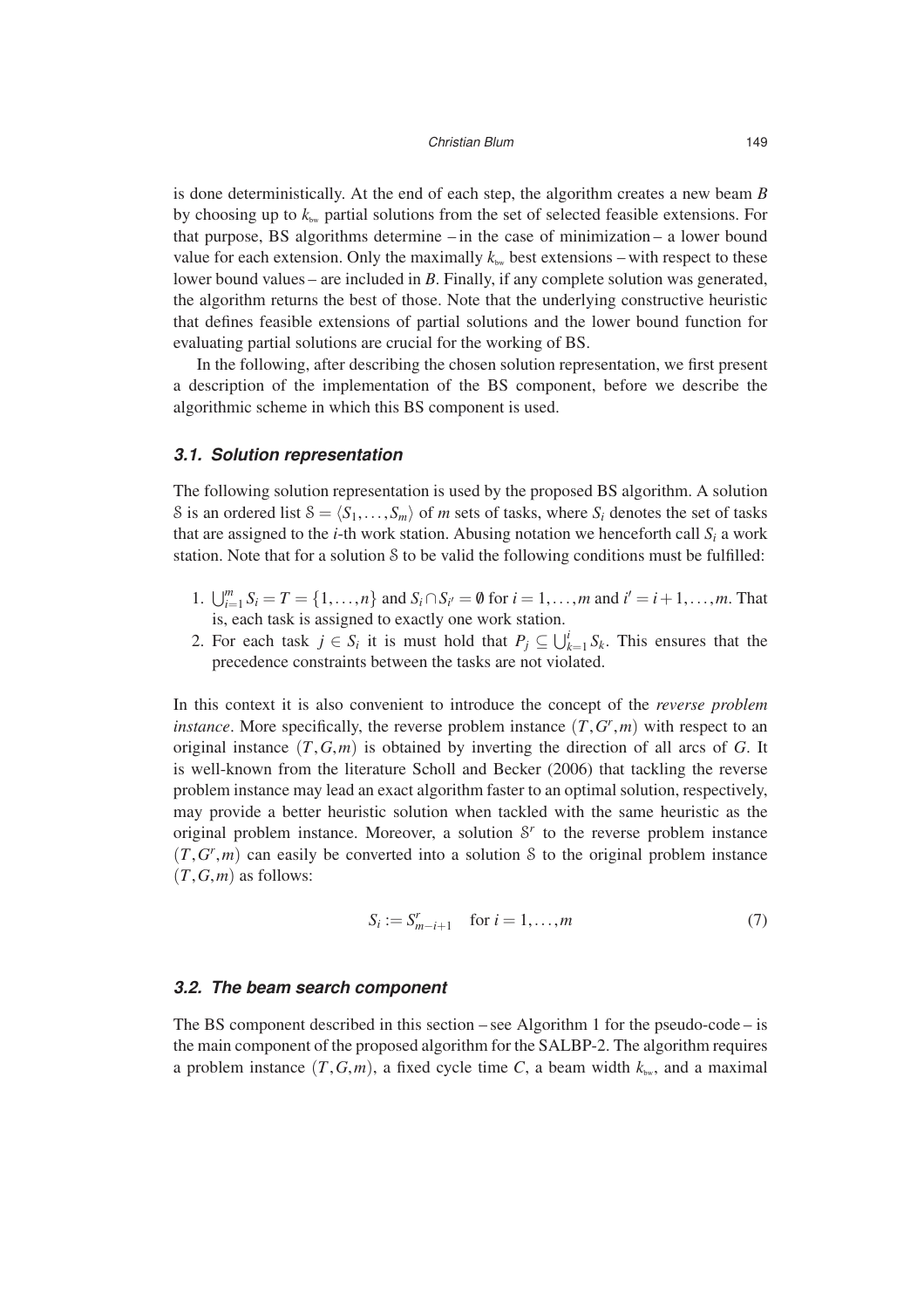#### **Algorithm 1** Beam search

1: **input:** an instance  $(T, G, m)$ , a fixed cycle time C, a beam width  $k_{\text{bw}}$ , and  $k_{\text{ext}}$ 2:  $d := 0$ 3: Initialization of an empty solution S 4:  $B := \{S\}$ 5:  $B_{\text{compl}} := \emptyset$ 6: **while**  $B \neq \emptyset$  **do** 7:  $B_{\text{ext}} := \emptyset$ 8:  $d := d + 1$ 9: **for all** S ∈ *B* **do** 10: **for**  $i = 1, ..., k_{ext}$  **do**  $11:$  $\prime := S \left\{ \text{copy partial solution } S \text{ into } S' \right\}$ 12:  $S'_d := \text{ExtendParialSolution}(S', d, C) \{ \text{see Algorithm 2} \}$ 13: **if** solution S ′ is complete (that is, all tasks are assigned) **then** 14:  $B_{\text{compl}} := B_{\text{compl}} \cup \{S'\}$ 15: **else** 16: **if**  $d < m$  and  $S'_d$  is different to the *d*-th work station of all other  $S \in B_{\text{ext}}$ **then** 17:  $B_{ext} := B_{ext} \cup \{S'\}$ 18: **end if** 19: **end if** 20: **end for** 21: **end for** 22:  $B \leftarrow$ SelectSolutions( $B_{\text{ext}}, k_{\text{bw}}$ ) 23: **end while** 24: **output:** If  $B_{\text{compl}} \neq \emptyset$  the output is TRUE, otherwise FALSE

number of extensions  $k_{\text{ext}}$  as input. Given a fixed cycle time  $C$  and  $m$  (the number of work stations) BS tries to find at least one feasible solution. As mentioned before, the crucial aspect of BS is the extension of partial solutions in several possible ways. At each step the algorithm extends each partial solution from *B* in a limited number of ways. More specifically, given a partial solution with *d* − 1 < *m* work stations already filled, an extension is generated by assigning a set of so-far unassigned tasks to the next work station  $S_d$  such that the given cycle time C is not surpassed and the precedence constraints between the tasks are respected (see lines 11–12 of Algorithm 1). The algorithm produces extensions in a (partially) probabilistic way rather than in the usual deterministic manner.<sup>2</sup> Each generated extension (partial solution) is either stored in set  $B_{\text{compl}}$  in case it is a complete solution, or in set  $B_{\text{ext}}$  otherwise (see lines 13–19 of

<sup>2.</sup> This is done for avoiding a *choice-without-replacement* process for which all possible work station fillings must be generated beforehand.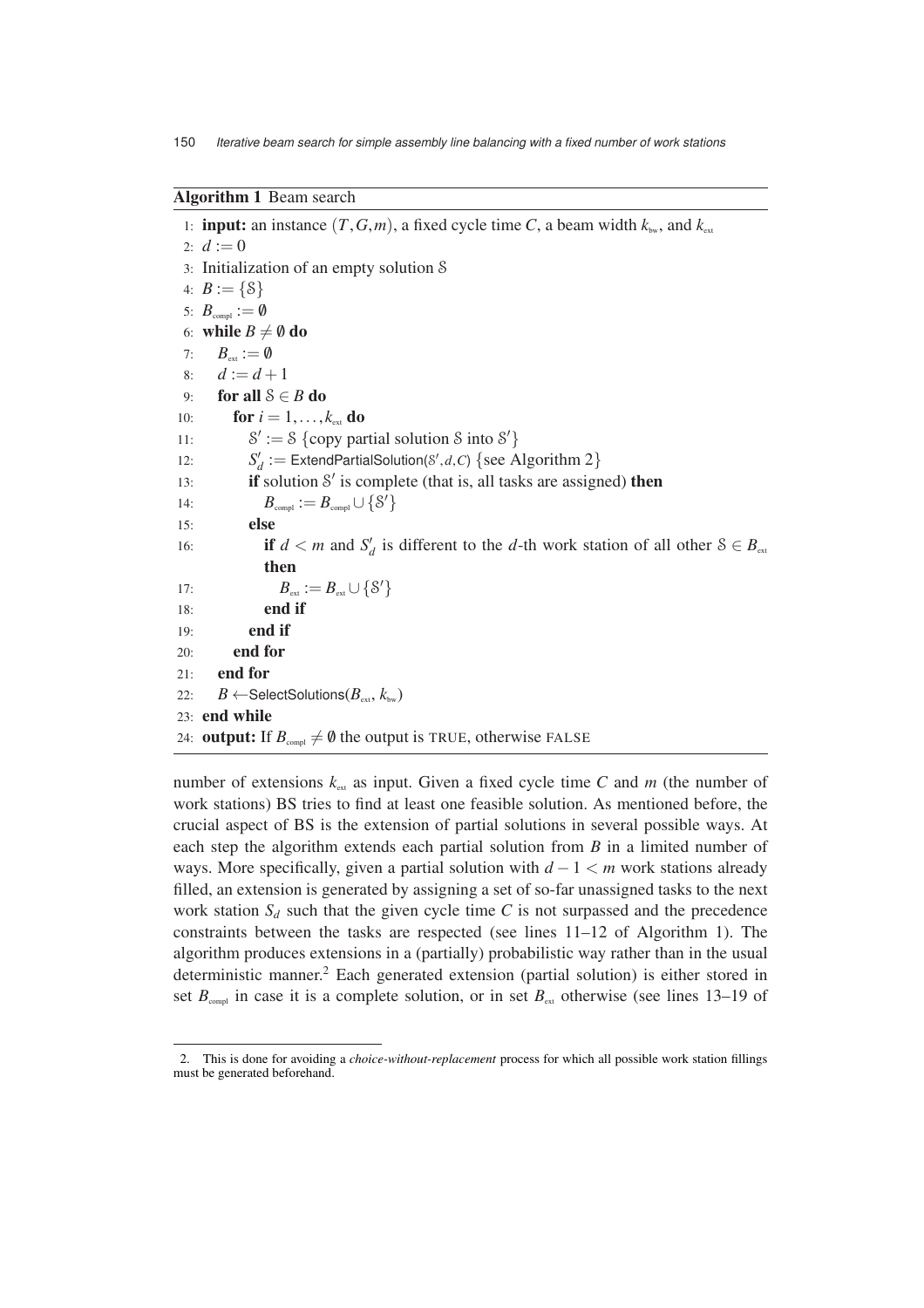Algorithm 1). However, a partial solution is only stored in set  $B_{ext}$  if it uses at most  $m-1$ work stations. Moreover, for a partial solution to be stored in set  $B_{\text{av}}$  it is required that its *d*-th work station is different to the *d*-th work station of all partial solutions that are already in  $B<sub>ext</sub>$ . This criterion can be seen as a computationally cheap, approximate way of checking if two partial solutions are equal. On the downside, with this criterion partial solutions might be excluded from further examination even though they do not belong to  $B_{\text{ext}}$ . Finally, BS creates a new beam *B* by selecting up to  $k_{\text{bw}}$  solutions from set  $B_{\text{ext}}$  of further extensible partial solutions (see line 22 of Algorithm 1). This is done in function SelectSolutions( $B_{ext}$ , $k_{bw}$ ) on the basis of a lower bound function LB(·). In the following we describe in detail the extension of partial solutions and the working of function SelectSolutions( $B_{ext}$ , $k_{bw}$ ).

**Extending partial solutions.** The generation of an extension of a partial solution S' with *d* −1 work stations already filled works as follows. Unassigned tasks are iteratively assigned to work station  $S_d'$  until the sum of their processing times is such that no other task can be added to  $S_d$  without exceeding the given cycle time *C*. This procedure is pseudo-coded in Algorithm 2. At each step, *T* ′ denotes the set of so-far unassigned tasks that may be added to  $S_d'$  without violating any constraints. The definition of this set of *available tasks* is given in line 4, respectively 9, of Algorithm 2.

## **Algorithm 2** Function ExtendPartialSolution(S ′ ,*d*,*C*) of Algorithm 1

1: **input:** A partial solution S ′ , the index *d* of the work station to be filled, and the cycle time *C* 2:  $S_d' := \emptyset$ 3:  $c_{\text{rem}} := C$ 4:  $T' := \{ i \in T \mid i \notin \bigcup_{r=1}^d S'_r, P_i \subseteq \bigcup_{r=1}^d S'_r, t_i \le c_{\text{rem}} \}$ 5: **while**  $T' \neq \emptyset$  do 6:  $j := \text{ChooseTask}(T', C, c_{\text{rem}})$ 7:  $c_{\text{rem}} := c_{\text{rem}} - t_j$ 8:  $S'_d := S'_d \cup \{j\}$ *d* 9:  $T' := \{ i \in T \mid i \notin \bigcup_{r=1}^d S'_r, P_i \subseteq \bigcup_{r=1}^d S'_r, t_i \le c_{\text{rem}} \}$ 10: **end while** 11: **output:** Filled work station  $S_d$ 

It remains to describe the implementation of function ChooseTask(*T* ′ ,*C*, *c*rem) of Algorithm 2. For that purpose let us first define the following subset of *T* ′ :

$$
T^{\text{sat}} := \{ i \in T' \mid t_i = c_{\text{rem}} \}
$$
\n
$$
(8)
$$

This definition is such that  $T^{\text{sat}}$  contains all tasks that *saturate*, in terms of processing time, the *d*-th work station  $S_d$ . The choice of a task from  $T'$  is made on the basis of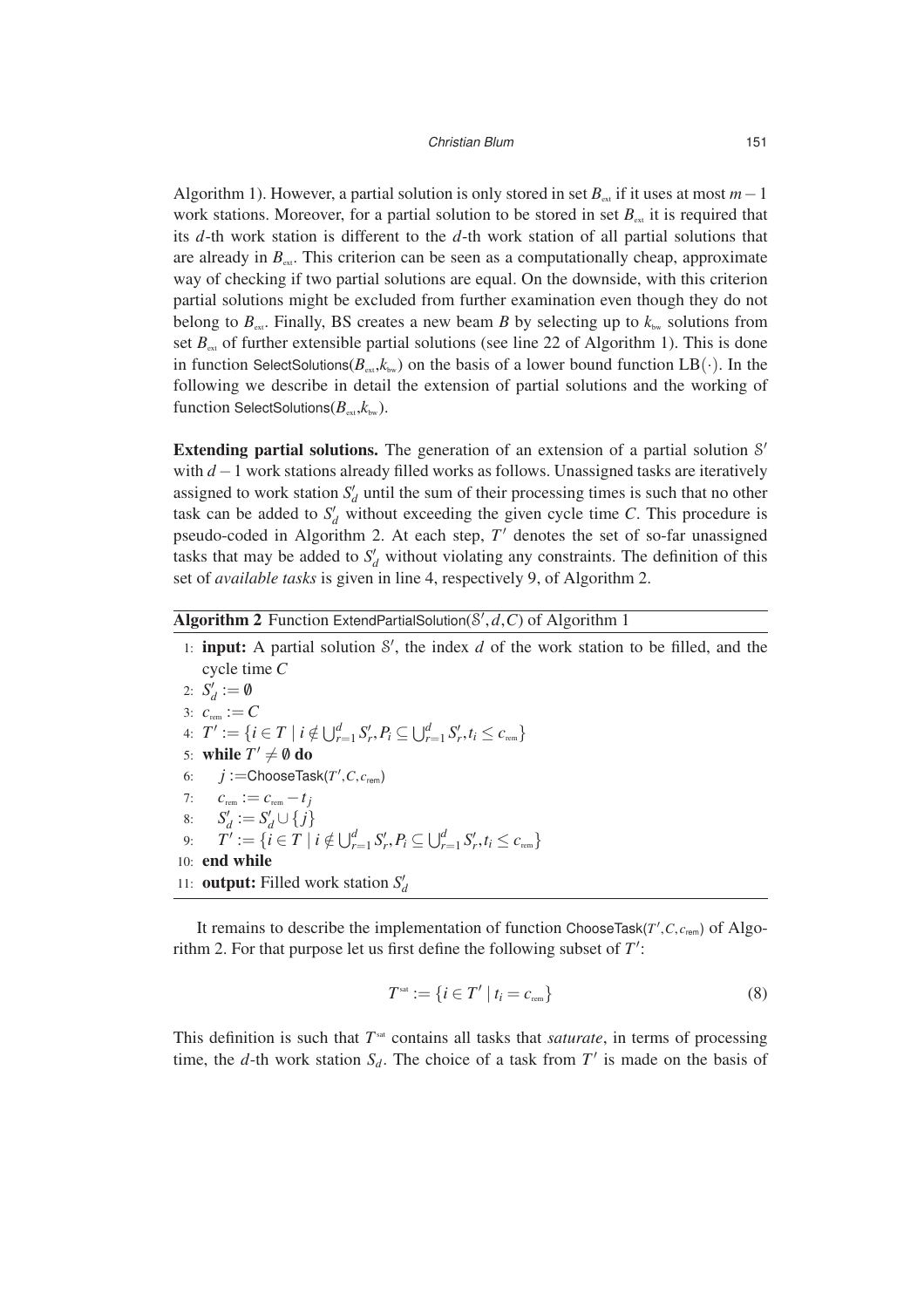greedy information, that is, on the basis of values  $\eta$ <sup>*i*</sup> > 0 that are assigned to all tasks  $i \in T'$  by a greedy function. The first action for choosing a task from  $T'$  consists in flipping a coin for deciding if the choice is made deterministically, or probabilistically. In case of a deterministic choice, there are two possibilities. First, if  $T^{sat} \neq \emptyset$ , the best task from  $T^{\text{sat}}$  is chosen, that is, the task with maximal greedy value among all tasks in  $T<sup>sat</sup>$ . Otherwise, we choose the task with maximal greedy value from  $T'$ . In case of a probabilistic decision, a task from T' is chosen on the basis of the following probability distribution:

$$
\mathbf{p}(i) := \frac{\eta_i}{\sum_{j \in T'} \eta_j}, \forall i \in T'
$$
\n(9)

For completing the description of function ChooseTask( $T', C, c_{\text{rem}}$ ), we must describe the definition of the greedy values  $\eta_i$ ,  $\forall i \in T$ . In a first step a term  $\gamma_i$  is defined as follows:

$$
\gamma_i := \kappa_1 \cdot \left(\frac{t_i}{C}\right) + \kappa_2 \cdot \left(\frac{|\text{Suc}_{i}^{\text{all}}|}{\max_{1 \le j \le n} |\text{Suc}_{j}^{\text{all}}|}\right) , \forall i \in T
$$
\n(10)

Hereby,  $\text{Suc}_{i}^{\text{all}}$  denotes the set of all tasks that can be reached from *i* in precedence graph *G* via a directed path. This definition combines two greedy function that are often used in the context of assembly line balancing problems. The first one concerns the task processing times and the second one concerns the size of  $\text{Suc}_{i}^{\text{all}}$ . The influence of both heuristics can be adjusted via the setting of weights  $\kappa_1$  and  $\kappa_2$ . In order to be more flexible we decided to allow for both weights a value from  $[-1, 1]$ . This means that we consider for each heuristic potentially also its negation. This is motivated by experience from the field of scheduling, where some problem instances are more successfully solved by doing exactly the opposite of what is suggested by certain greedy functions. Given the  $\gamma_i$ -values, the greedy values  $\eta_i$  are then derived as follows:

$$
\eta_i := \frac{\gamma_i - \gamma_{\min} + 1}{\gamma_{\max}} \quad \forall \ i \in T \quad , \tag{11}
$$

where  $\gamma_{\text{min}}$ , respectively  $\gamma_{\text{max}}$ , denote the minimum, respectively maximum, values of all *γ*<sup>*i*</sup>. Interestingly, for obtaining well-working greedy values, parameters  $\kappa_1$  and  $\kappa_2$  have to be chosen in a problem-instance-dependent way. A study concerning the values of parameters  $\kappa_1$  and  $\kappa_2$  is presented in Section 4.2.

**The lower bound function.** The new beam *B* is – at each step – chosen from  $B_{\text{ext}}$ . This choice is implemented by function SelectSolutions( $B_{ext}$ , $k_{bw}$ ) of Algorithm 2. First, the solutions in  $B_{ext}$  are ranked with respect to increasing lower bound values  $LB(\cdot)$ . Then, the min $\{k_{\text{bw}},|B_{\text{ext}}|\}$  highest ranked partial solutions from  $B_{\text{ext}}$  are selected. Let us denote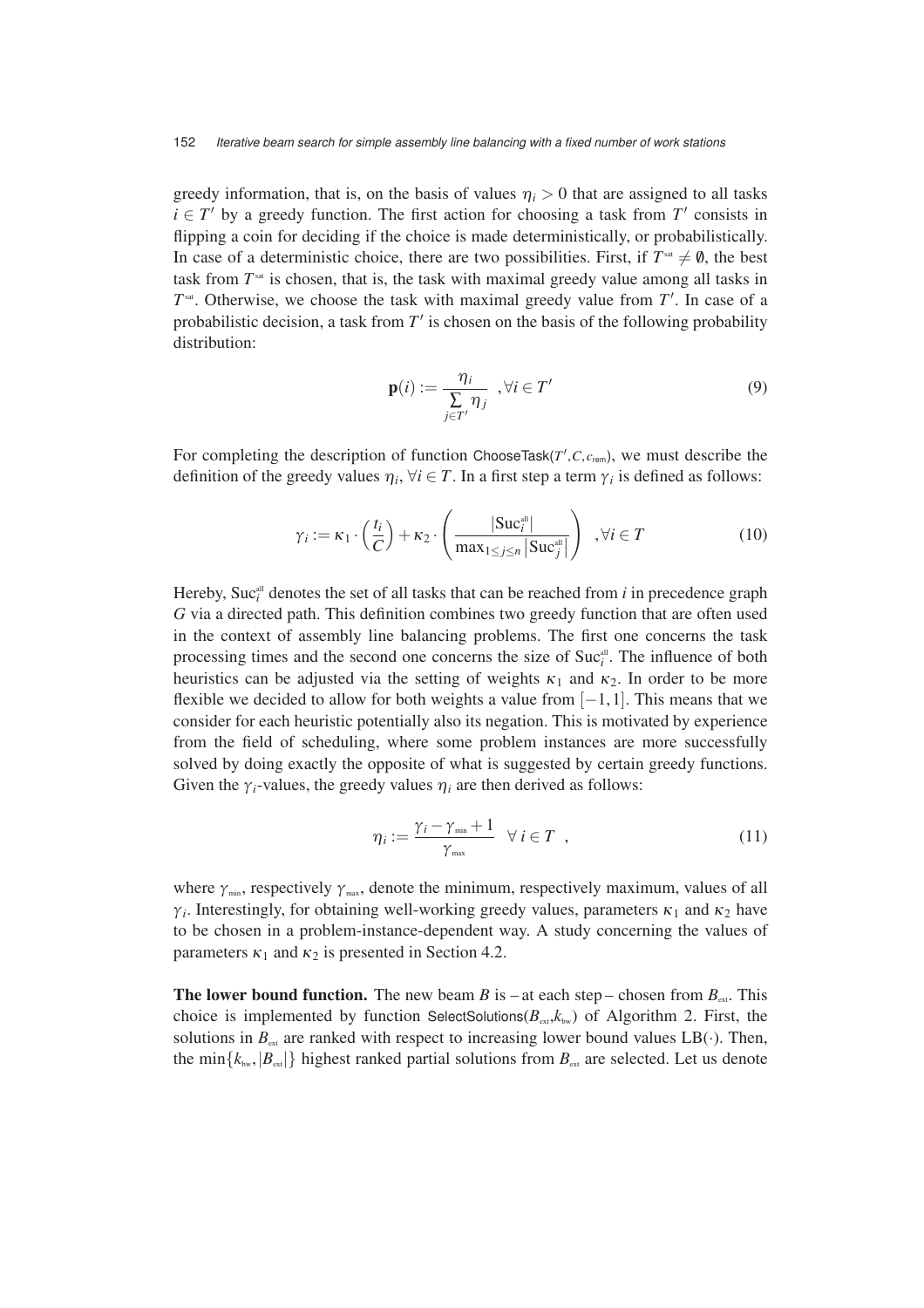by  $\overline{T} \subseteq T$  the set of tasks that have not yet been assigned to work stations in partial solution S'. Then:

$$
LB(S') = \left\lceil \frac{\sum_{i \in \overline{T}} t_i}{C} \right\rceil \tag{12}
$$

Note that this lower bound is inspired by splitting-based bounds for the one-dimensional bin packing problem.

|     | <b>Algorithm 3</b> Iterative beam search (IBS) for the SALBP-2                                                                            |
|-----|-------------------------------------------------------------------------------------------------------------------------------------------|
|     | 1: <b>input:</b> an instance $(T, G, m)$                                                                                                  |
|     | 2: $C :=$ DetermineStartingCycleTime()                                                                                                    |
|     | 3: $C' := C$                                                                                                                              |
|     | 4: $k_{\text{bw}} := 5, k_{\text{ext}} := 2$                                                                                              |
|     | 5: $success := FALSE$                                                                                                                     |
|     | 6: while not success do                                                                                                                   |
| 7:  | $success := \text{BeamSearch}((T, G, m), C, k_{\text{bw}}, k_{\text{ew}})$ {original instance}                                            |
| 8:  | if not <i>success</i> then                                                                                                                |
| 9:  | $success := \text{BeamSearch}((T, G^r, m), C, k_{\text{bw}}, k_{\text{ext}})$ {reverse instance}                                          |
| 10: | if not success then $C := C + 1$ end if                                                                                                   |
| 11: | end if                                                                                                                                    |
|     | 12: end while                                                                                                                             |
|     | 13: if $C > C'$ then                                                                                                                      |
| 14: | $C:=C-1$                                                                                                                                  |
| 15: | $stop := FALSE$                                                                                                                           |
| 16: | while not stop do                                                                                                                         |
| 17: | $success := FALSE$                                                                                                                        |
| 18: | while time limit not reached and not <i>success</i> do                                                                                    |
| 19: | <b>if</b> within 5% of time limit then $k_{\text{bw}} := 10$ , $k_{\text{ext}} := 5$ else $k_{\text{bw}} := 150$ , $k_{\text{ext}} := 20$ |
|     | end if                                                                                                                                    |
| 20: | $success := \text{BeamSearch}((T, G, m), C, k_{\text{bw}}, k_{\text{ext}})$ {original instance}                                           |
| 21: | if not <i>success</i> then                                                                                                                |
| 22: | $success := \text{BeamSearch}((T, G^r, m), C, k_{\text{bw}}, k_{\text{ext}})$ {reverse instance}                                          |
| 23: | end if                                                                                                                                    |
| 24: | end while                                                                                                                                 |
| 25: | if success then $C := C - 1$ else stop := TRUE end if                                                                                     |
| 26: | end while                                                                                                                                 |
| 27: | $C:=C+1$                                                                                                                                  |
|     | 28: end if                                                                                                                                |
|     | 29: <b>output:</b> cycle time $C$                                                                                                         |
|     |                                                                                                                                           |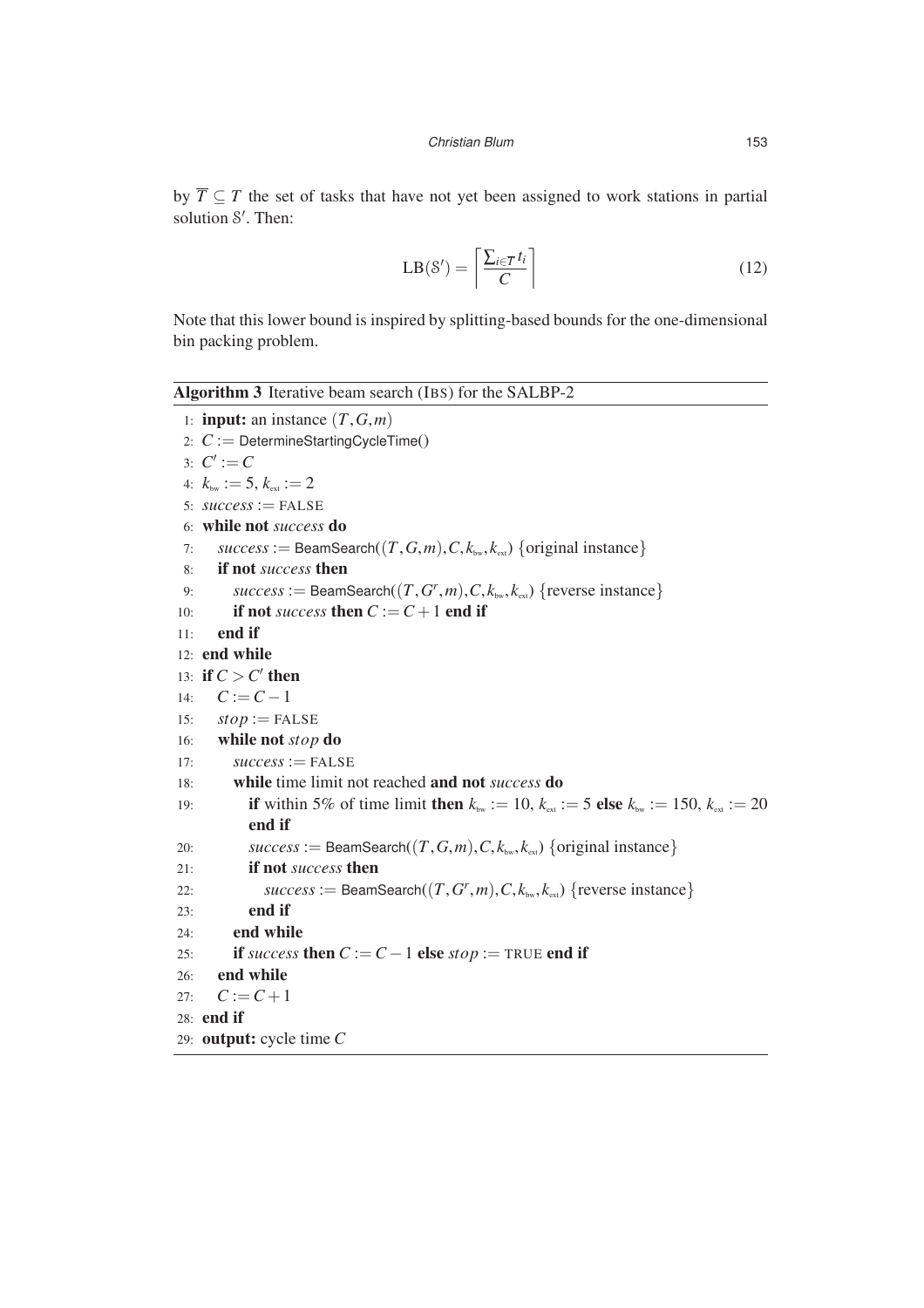#### **3.3. The algorithmic scheme**

The BS component outlined in the previous section is used by an iterative algorithmic scheme that is presented in Algorithm 3. Henceforth this algorithmic scheme is labelled iterated beam search (IBS). The first step consists in determining a starting cycle time *C*, which is computed in funcion DetermineStartingCycleTime() of Algorithm 3 as

$$
C := \max\left\{\max_{i \in T} \{t_i\}, \left\lceil \frac{\sum_{i \in T} t_i}{m} \right\rceil \right\} \quad . \tag{13}
$$

The algorithm works in two phases. In the first phase (see lines 4-12 of Algorithm 3) the algorithm tries to quickly find a first cycle time *C* for which a valid solution can be found. For this purpose BS is applied with the setting  $k_{bw} = 5$  and  $k_{ew} = 2$ . Note that this setting was chosen after tuning by hand. Moreover, note that the first phase only takes a fraction of a second of computation time. This holds for all instances considered in Section 4. The second phase of the algorithm iteratively tries to find a valid solution for the next smaller cycle time. In this phase, the algorithm disposes over a certain time limit for each considered cycle time. Remember that the working of BS is partially probabilistic. Therefore, BS can repeatedly be applied to the same instance with potentially different outcomes. The first five percent of the above-mentioned time limit are spent by BS applications that use the setting  $k_{bw} := 10$  and  $k_{ew} := 5$ . This is done with the intention of not wasting too much computation time, if not necessary. However, if BS is not able to solve the given cycle time with this setting, the remaining 95% of the available time are spent by BS applications using the setting  $k_{bw} := 150$  and  $k_{ew} := 20$ . With this setting BS is considerably slower. However, the probability of finding feasible solutions is much higher than with the setting described before. The second phase of the algorithm ends when the time limit has passed without having found a feasible solution for the considered cycle time.

#### **4. Experimental evaluation**

IBS was implemented in ANSI C++, and GCC 3.4.0 was used for compiling the software. Experimental results were obtained on a PC with an AMD64X2 4400 processor and 4 Gb of memory. In the following we first describe the set of benchmark instances that we used for the experimental evaluation. Subsequently we present a study concerning some of the parameters of the proposed algorithm. Finally, the experimental results are presented.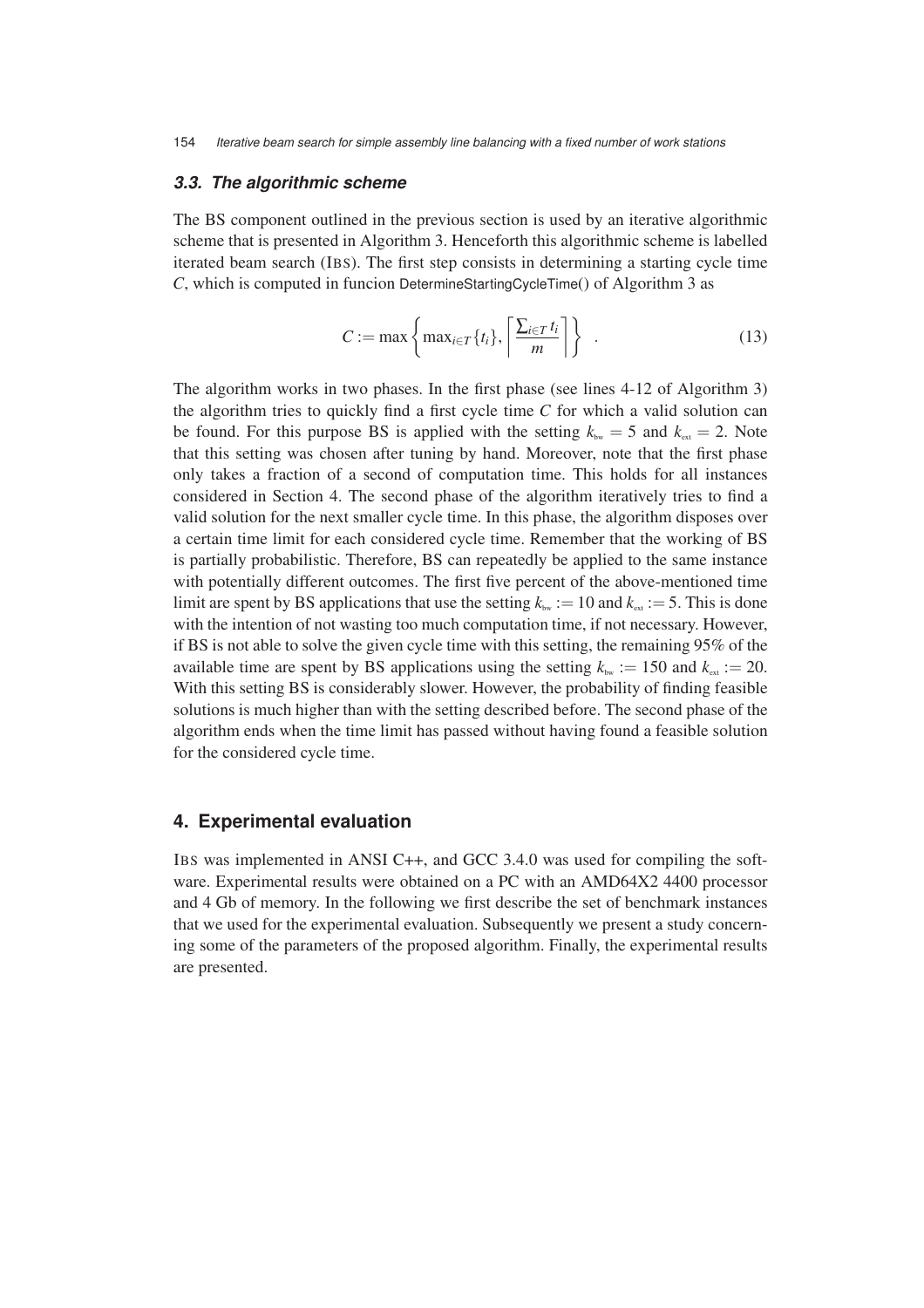#### **4.1. Benchmark instances**

We used the usual set of 302 benchmark instances from the literature. They can be obtained – together with information about optimal solutions, respectively lower and upper bounds – from a website especially dedicated to all kind of assembly line balancing problems maintained by Armin Scholl, http://www.assembly-line-balancing.de. Each instance consists of a precedence graph *G* and a given number *m* of work stations. The benchmark set is composed of two subsets of instances, henceforth called Dataset1 and Dataset2. Dataset1 consists of 128 instances based on 9 different precedence graphs with a number of tasks between 29 to 111. Dataset 2 is composed of 174 instances based on 8 different precedence graphs with a number of tasks varying from 53 to 297.

### **4.2. A study of parameters** *κ*<sup>1</sup> **and** *κ*<sup>2</sup>

During preliminar experiments we realized that parameters  $k_{\text{bw}}$  and  $k_{\text{ext}}$  have a rather low impact on the final results of IBS. In other words it is easy to find a reasonable setting for these parameters quite quickly. Their setting dynamically changes during a run of the algorithm as specified in Section 3.3. On the contrary, parameters  $\kappa_1$  and  $\kappa_2$  (see Eq. 10) have a rather high impact on the algorithms' performance. Remember that  $\kappa_1$  is the weight of the greedy function concerning the task processing times, while  $\kappa_2$  is the weight of the greedy function concerning the number of tasks that have to be processed after the task under consideration. As mentioned before, for both parameters we allowed values from  $[-1, 1]$ . Instead of trying to find a good parameter setting for each single instance, we decided for a process aimed at identifying a single setting of  $\kappa_1$  and  $\kappa_2$  for all instances concerning the same precedence graph. For that purpose we applied a specific version of IBS for all combinations of  $\kappa_1, \kappa_2 \in \{-1.0, -0.9, \ldots, 0.0, \ldots, 0.9, 1.0\}$ to all 302 instances. This makes a total of 441 different settings for each instance. The specific version of IBS that we apply in the following differs from IBS as outlined in Algorithm 3 in that lines 14-24 are replaced by a single, deterministic, application of beam search with  $k_{\text{bw}} = 150$  and  $k_{\text{ext}} = 20$ . This was done for the purpose of saving computation time. Based on the obtained results we chose the settings presented in Table 1

| Graph                | K <sub>1</sub> | $\kappa_2$ | Graph             | K <sub>1</sub> | K <sub>2</sub> |
|----------------------|----------------|------------|-------------------|----------------|----------------|
| Arcus1               | 0.0            | 1.0        | Lutz $2$          | $-0.1$         | 0.9            |
| Arcus2               | $-0.5$         | 0.9        | Lutz <sub>3</sub> | 0.0            | 1.0            |
| Barthol <sub>2</sub> | 0.0            | 1.0        | Mukherje          | 0.0            | 1.0            |
| Barthold             | 0.0            | 1.0        | Sawyer            | 0.0            | 1.0            |
| Buxey                | 0.0            | 1.0        | Scholl            | 0.0            | 1.0            |
| Gunther              | $-0.4$         | 0.8        | Tonge             | $-0.1$         | 0.2            |
| Hahn                 | 0.0            | 1.0        | Warnecke          | 0.0            | 1.0            |
| Kilbridge            | 0.0            | 1.0        | Wee-Mag           | 0.0            | 1.0            |
| Lutz <sub>1</sub>    | $-0.1$         | 0.9        |                   |                |                |

*Table 1: Values of parameters*  $\kappa_1$  *and*  $\kappa_2$  *for the final experiments.*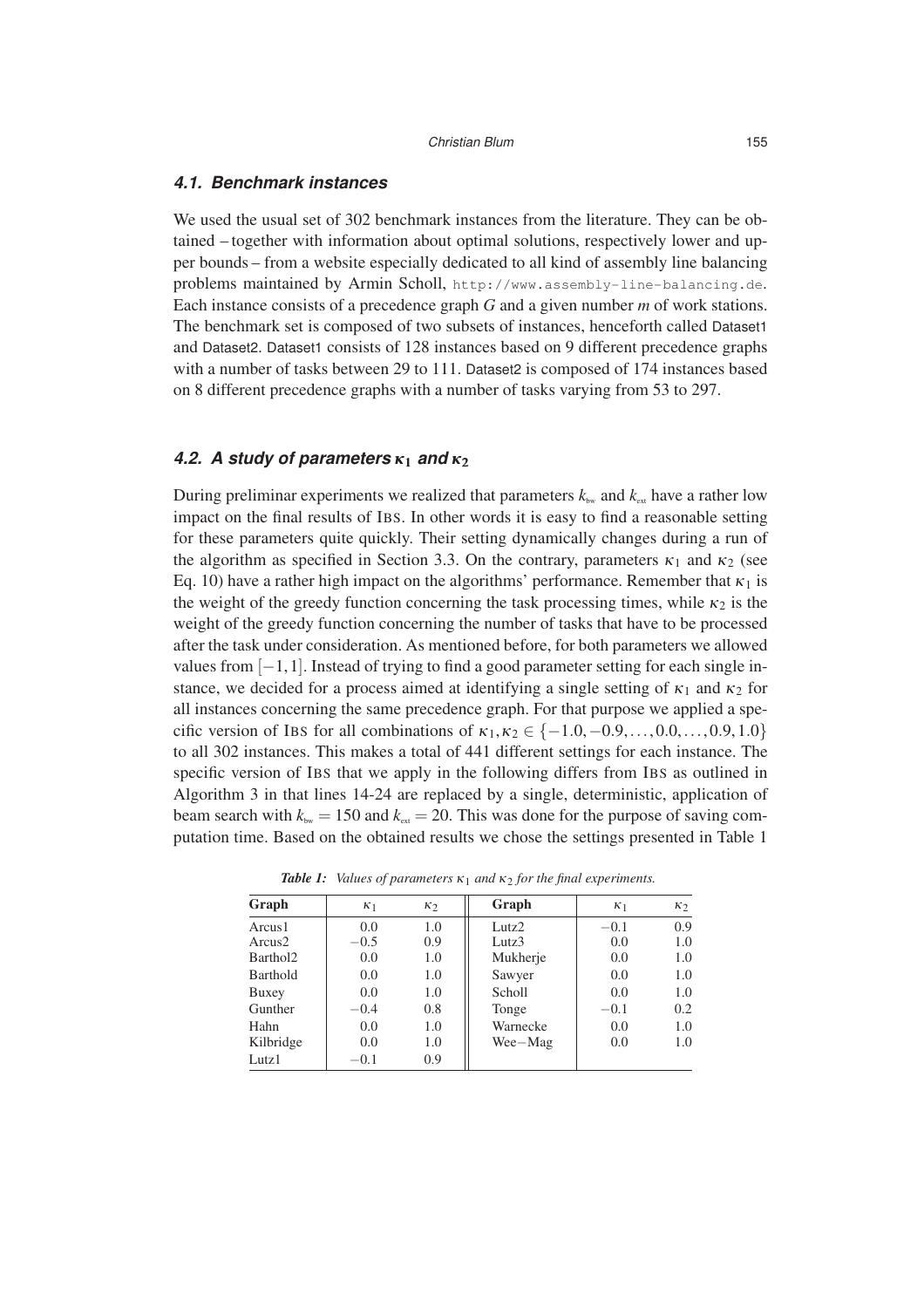

*Figure 1: Results presented in graphical form for six representative instances. The y-axis ranges over the values of κ*1*, while the x-axis ranges over the values of κ*2*. The gray levels of the squares indicate the quality of the algorithm when run with the corresponding setting: the lighter a square is painted, the better is the parameter setting.*

for the different precedence graphs. It is interesting to note that, apart from a few exceptions, the greedy heuristic based on task processing times does not seem necessary for obtaining good results.

In Figure 1 a representative sample of the results is provided in graphical form. The y-axis of the presented graphics varies over the different values of  $\kappa_1$ , while the x-axis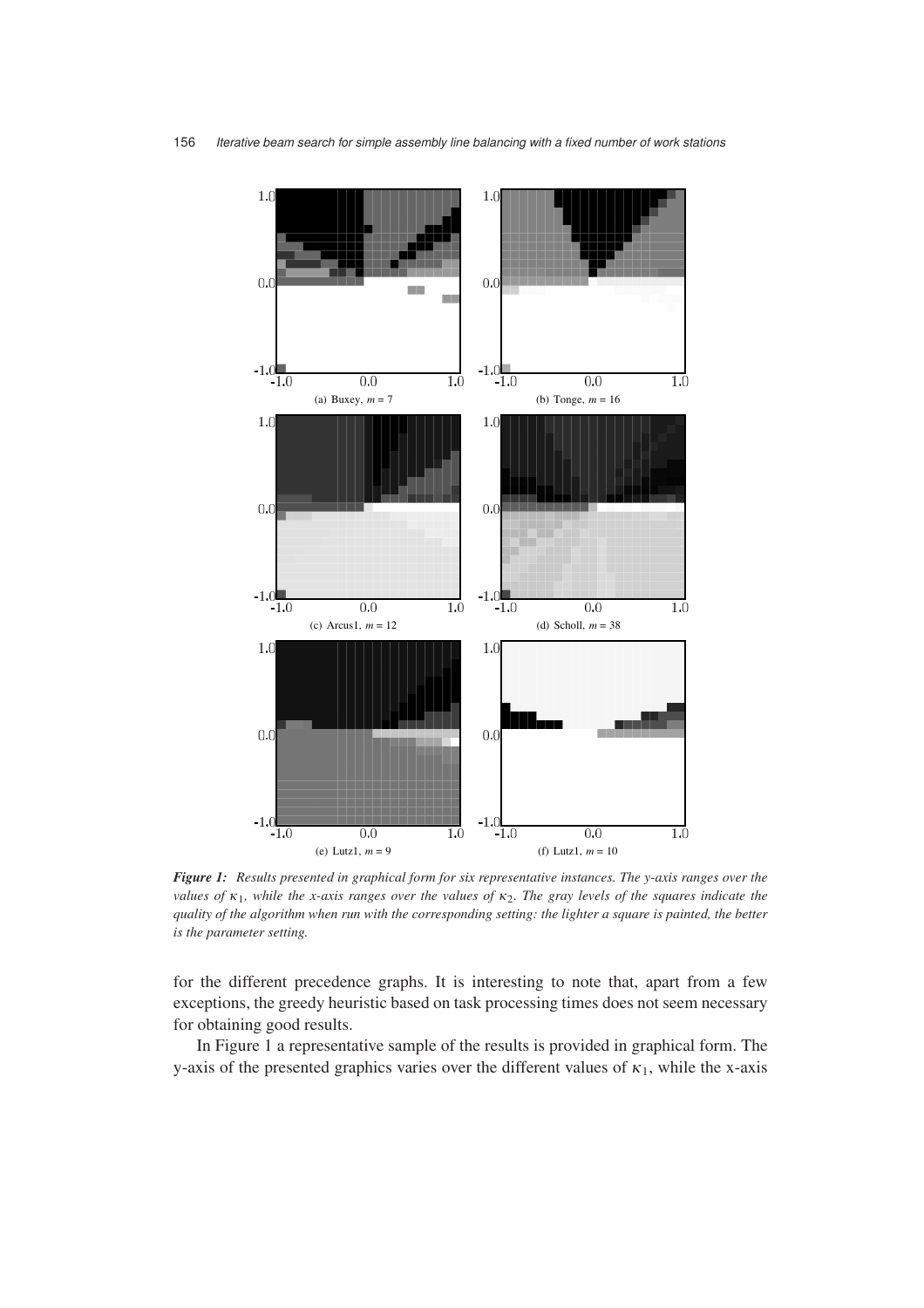#### Christian Blum 157

ranges over the allowed values of  $\kappa_2$ . Note that each graphic consists of 441 squares representing the 441 different combinations of values for  $\kappa_1$  and  $\kappa_2$ . The gray level in which each square is painted indicates the quality of the algorithm when run with the corresponding parameter setting. In particular, black color denotes the worst setting, whereas white color indicates the best algorithm setting. In some cases such as (Buxey,  $m = 7$ ) and (Tonge,  $m = 16$ ), as shown in Figures 1(a) and 1(b), there is a wide range of good settings, which are basically all those with  $\kappa_1 \leq 0$ . In other examples such as (Arcus1,  $m = 12$ ) and (Scholl,  $m = 38$ ) it is strictly required to set  $\kappa_1$  to 0 and  $\kappa_2$ to a positive value for obtaining good solutions; see Figures 1(c) and 1(d). Finally, the graphics shown in Figures 1(e) and  $1(f)$  indicate that even for the same precedence graph a good parameter setting might depend strongly on the number of work stations.

*Table 2: Differences in algorithm performance when considering the best and the worst parameter setting.*

| <b>Instance</b>     | <b>Best setting</b> | Worst setting | Difference $(\% )$ |
|---------------------|---------------------|---------------|--------------------|
| $(Buxey, m = 7)$    | 47                  | .52           | 10.64              |
| (Tonge, $m = 16$ )  | 222                 | 265           | 19.37              |
| $(Arcus1, m = 12)$  | 12599               | 13767         | 9.27               |
| (Scholl, $m = 38$ ) | 1857                | 2031          | 9.37               |
| $(Lutz1, m = 9)$    | 1637                | 1801          | 10.02              |
| $(Lutz1, m = 10)$   | 1525                | 1619          | 6.16               |

It is also interesting to quantify the differences in algorithm performance for different parameter settings. Table 2 shows for the six cases presented in Figure 1 the result of the algorithm with the best setting (column **Best setting**), the result of the algorithm with the worst setting (column **Worst setting**), and the difference (in percent) between these two settings. The results in Table 2 show that there are considerable differences in performance between the best and the worst algorithm setting. This underlines the importance of finding opportune values for  $\kappa_1$  and  $\kappa_2$ .

#### **4.3. Results**

Algorithm IBS was applied 20 times to all 302 instances. Herefore we used a computation time limit of 180 seconds for each cycle time, that is, IBS was given maximally 180 seconds for finding a feasible solution for a given cycle time. In case of success, the algorithm has again 180 seconds for the next smaller cycle time, etc. Detailed results of IBS for all 302 instances are given in Tables 7 and 8 that are to be found in Appendix A. The data are, in both tables, presented as follows. The first two columns provide the name of the precedence graph and the number of work stations (*m*). The third column (labelled *bub*) provides the values of the optimal solutions in case they are known. If they are unknown the column reports the currently best upper bound. In case a value is not proved to be optimal it is overlined. More in detail, in 15 out of 302 cases optimality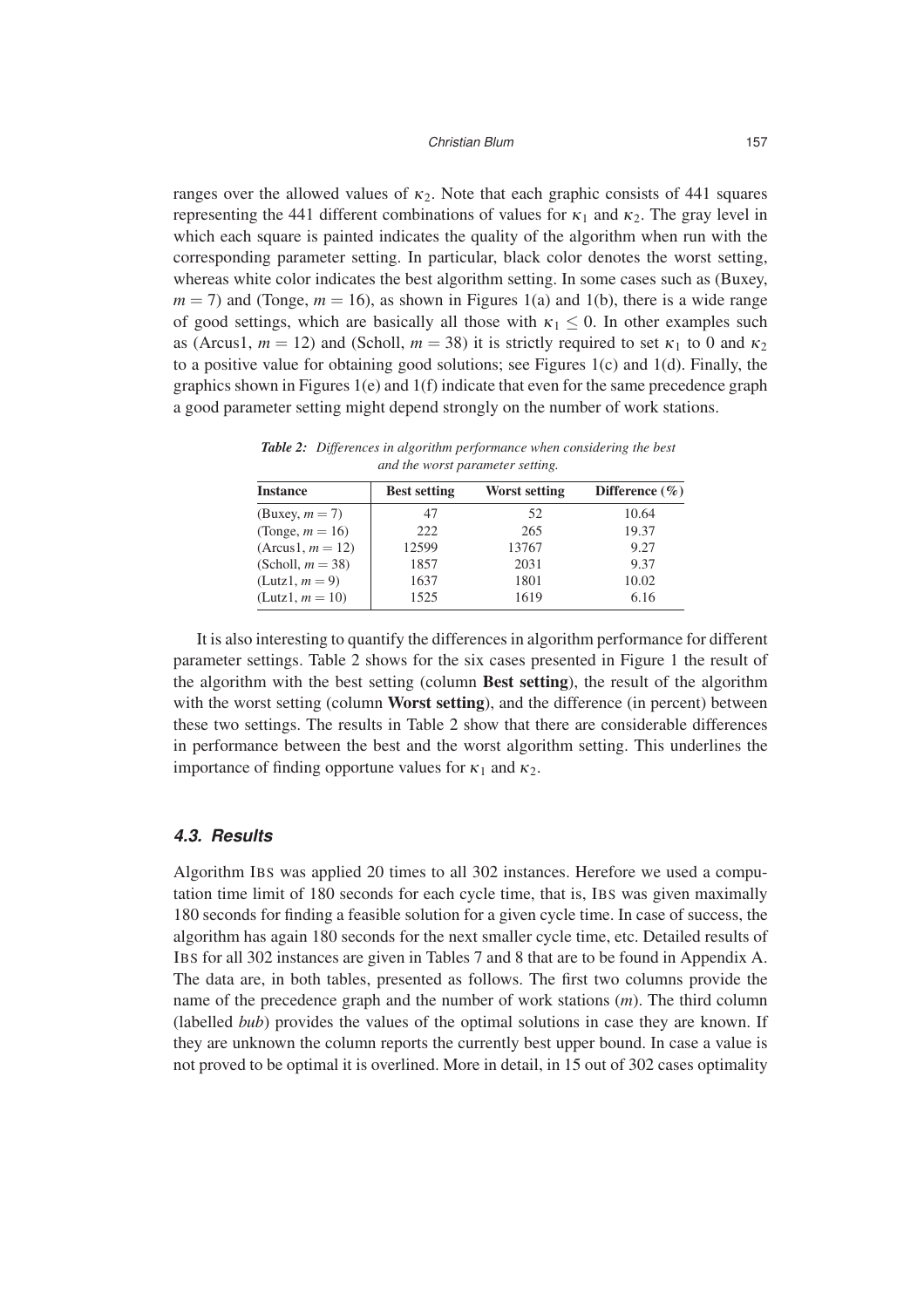has not been proved yet. The remaining five columns are reserved for the results of IBS. The first of these five columns contains the value of the best solution found by IBS over 20 runs. In case this value is presented with a gray background, a new best upper bound has been found. On the other side, if this value is marked by an asterisk, the obtained result does not reach the value of the best upper bound. In all other cases the values correspond to the values of the best upper bounds. The second column provides the average over 20 runs, while the third column contains the corresponding standard deviation. The fourth column gives the average time (in seconds) at which the best solution of a run was found, averaged over 20 runs. The fifth column provides the corresponding standard deviation. From the results presented in Tables 7 and 8 (see Appendix A) we can observe that IBS obtains optimal solutions, respectively best upper bounds, in 276 out of 302 cases. Moreover, new best upper bounds are obtained in 6 cases. This is remarkable as – despite a considerable amount of ongoing research – in the last 14 years no improved solutions have been reported. Only in 20 cases (all concerning precedence graphs Arcus1, Arcus2, Scholl, and Warnecke) our algorithm was not able to find the best solutions known. However, in most of these cases the deviation from the best upper bound is no more than one unit of cycle time.

In addition to Tables 7 and 8 the results of IBS are presented in a summarized way in Table 3, in comparison to three other algorithms. TABUSEARCH Scholl and Voss (1996), even though already published in 1996, still counts as the current state-of-theart heuristic method for SALBP-2. DE RKS is the best version of a differential evolution (DE) algorithm proposed in Nearchou (2007), and PNA-FOR is a Petri net-based heuristic published in Kilincci (2010). The last two methods are, to our knowledge, the most recently published heuristic methods for SALBP-2. Three measures are used in Table 3 for the comparison of IBS with these three algorithms. The row labelled **#opt** provides the number of best upper bounds found by each method (over 302). Moreover, the row labelled **mrd (%)** gives the *mean relative deviation (in percent)* of the results obtained by the four algorithms from the best-known upper bounds for all 302 instances. Finally, row **time** contains the average computation time of the algorithms for all 302 instances. Concerning the quality of the results, we can conclude that IBS clearly outperforms its competitors. For the correct interpretation of the computation times it has to be taken into account that the four algorithms were executed on computers with very different processor speeds. While TABUSEARCH was executed on a 80486 DX2-66 processor, PNA-FOR was run on an Athlon XP 2000+ processor with

|           | DE RKS | <b>PNA-FOR</b> | <b>TABUSEARCH</b> | <b>Iterative Beam Search (IBS)</b> |
|-----------|--------|----------------|-------------------|------------------------------------|
| #opt      | n/g    | 39             | 168               | 282                                |
| $mrd(\%)$ | 2.64   | 2.73           | 0.40              | 0.0029                             |
| time(s)   | 10.74  | 407.28         | 84.90             | 31.61                              |

*Table 3: Results of* IBS *in comparison to the best (*TABUSEARCH*), respectively most recent (*DE RKS *and* PNA-FOR*), methods from the literature.*

Note: n/g means **not given**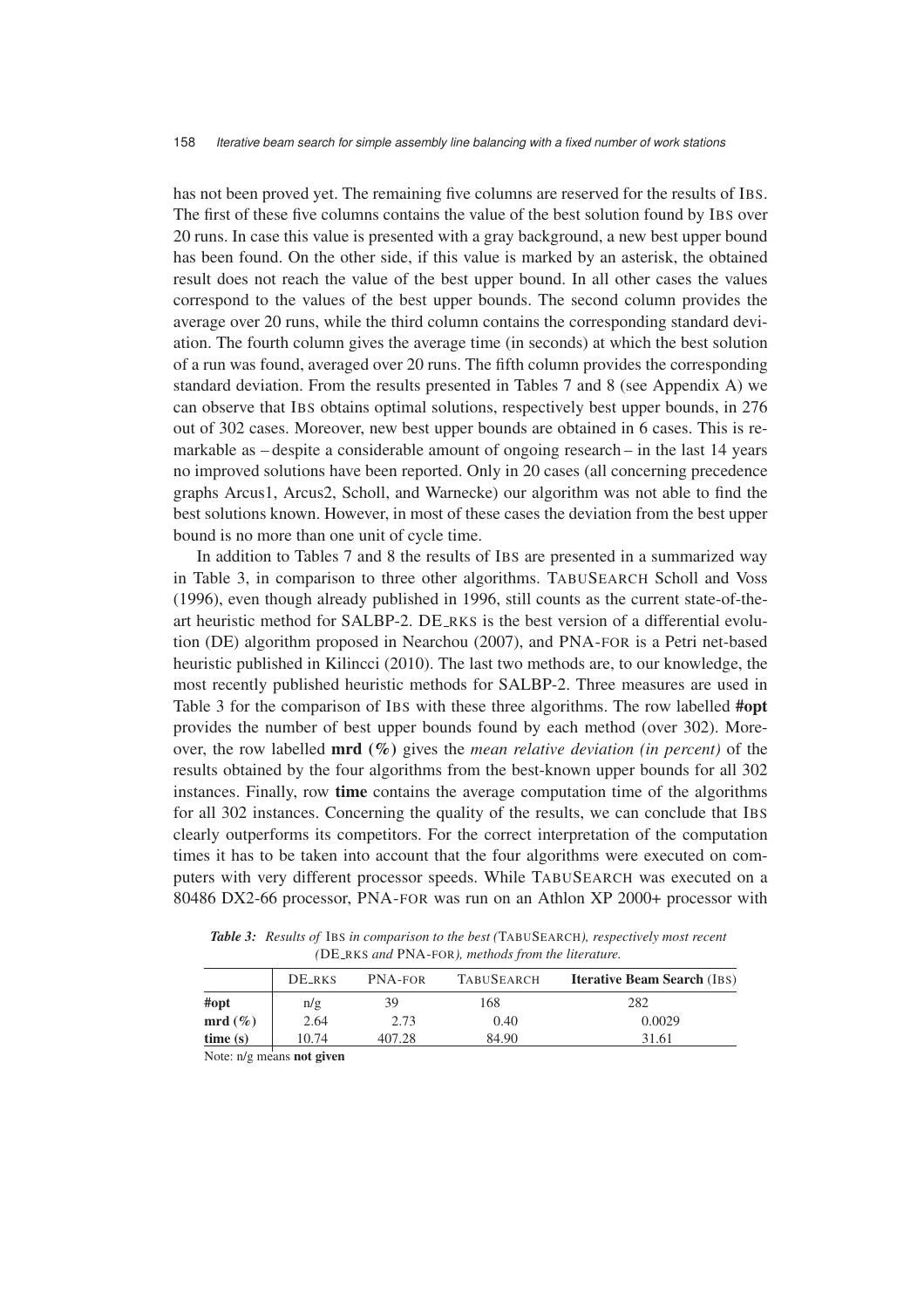1.67 GHz, and DE RKS was run on a Pentium IV processor with 1.7 GHz. This means that TABUSEARCH was run by far on the slowest machine, IBS by far on the fastest machine, and PNA-FOR and DE RKS on comparable machines. Given the computation times in Table 3 we can savely conclude that TABUSEARCH is the fastest algorithm, and PNA-FOR is the slowest one. However, note that assembly line balancing is, in most cases, not a time-critical application. In other words, for most practical purposes it does not matter if an algorithm takes 1 minute or 6 hours of computation time.

In the following we present the results of IBS in comparison to DE RKS and PNA-FOR in the same way as done in Nearchou (2007) and Kilincci (2010). In these works, results were presented as averages over instances based on the same precedence graph, and also averaged over Dataset1 and Dataset2. The quality of the results is given in terms of the *mean relative deviation (in percent)* from the best-known upper bounds. Tables 4 and 5 clearly show that IBS is largely superior to both competitor algorithms.

|                                               |  |  | <b>Table 4:</b> Results of IBS in comparison to DE_RKS and PNA-FOR for the 128 instances |  |  |  |  |  |  |  |  |  |
|-----------------------------------------------|--|--|------------------------------------------------------------------------------------------|--|--|--|--|--|--|--|--|--|
| of Dataset1 (averaged over precedence graphs) |  |  |                                                                                          |  |  |  |  |  |  |  |  |  |
|                                               |  |  |                                                                                          |  |  |  |  |  |  |  |  |  |

| Graph              | <b>DE_RKS</b> |         | PNA-FOR   | <b>Iterative Beam Search (IBS)</b> |         |  |  |  |
|--------------------|---------------|---------|-----------|------------------------------------|---------|--|--|--|
|                    | $mrd(\%)$     | time(s) | $mrd(\%)$ | $mrd(\%)$                          | time(s) |  |  |  |
| Buxey              | 1.16          | 0.80    | 3.07      | 0.0                                | 0.06    |  |  |  |
| Sawyer             | 2.27          | 1.64    | 4.00      | 0.0                                | 0.14    |  |  |  |
| Lutz <sub>1</sub>  | 0.32          | 0.88    | 4.09      | 0.0                                | 0.55    |  |  |  |
| Gunther            | 0.14          | 1.08    | 1.27      | 0.0                                | 0.02    |  |  |  |
| Kilbridge          | 0.66          | 1.43    | 2.19      | 0.0                                | 0.0067  |  |  |  |
| Tonge              | 1.88          | 3.71    | 2.53      | 0.0                                | 7.73    |  |  |  |
| Arcus1             | 0.99          | 5.29    | 2.47      | 0.0287                             | 152.34  |  |  |  |
| Lutz <sub>2</sub>  | 3.08          | 1.00    | 2.99      | 0.0                                | 0.035   |  |  |  |
| Arcus <sub>2</sub> | 4.96          | 19.02   | 2.06      | 0.0066                             | 135.83  |  |  |  |
| Average:           | 1.72          | 3.87    | 2.57      | 0.0058                             | 51.76   |  |  |  |

*Table 5: Results of* IBS *in comparison to* DE RKS *and* PNA-FOR *for the 174 instances of* Dataset2 *(averaged over precedence graphs).*

| Graph                | <b>DE_RKS</b> |         | PNA-FOR   | <b>Iterative Beam Search (IBS)</b> |         |  |  |  |
|----------------------|---------------|---------|-----------|------------------------------------|---------|--|--|--|
|                      | $mrd(\%)$     | time(s) | $mrd(\%)$ | $mrd(\%)$                          | time(s) |  |  |  |
| Hahn                 | 0.0           | 1.00    | 2.52      | 0.0                                | 0.065   |  |  |  |
| Warnecke             | 3.74          | 3.53    | 5.57      | 0.0579                             | 1.54    |  |  |  |
| Wee-Mag              | 1.23          | 3.68    | 1.56      | 0.0                                | 0.65    |  |  |  |
| Lutz <sub>3</sub>    | 1.68          | 5.62    | 2.59      | 0.0                                | 0.61    |  |  |  |
| Mukherje             | n/a           | n/a     | 1.04      | 0.0                                | 2.52    |  |  |  |
| Barthold             | 0.26          | 19.47   | 1.02      | 0.0                                | 0.079   |  |  |  |
| Barthol <sub>2</sub> | 6.85          | 33.08   | 3.97      | 0.0                                | 0.96    |  |  |  |
| Scholl               | 9.51          | 43.95   | 3.21      | 0.0028                             | 98.69   |  |  |  |
| Average:             | 3.32          | 15.79   | 2.85      | 0.00071                            | 16.79   |  |  |  |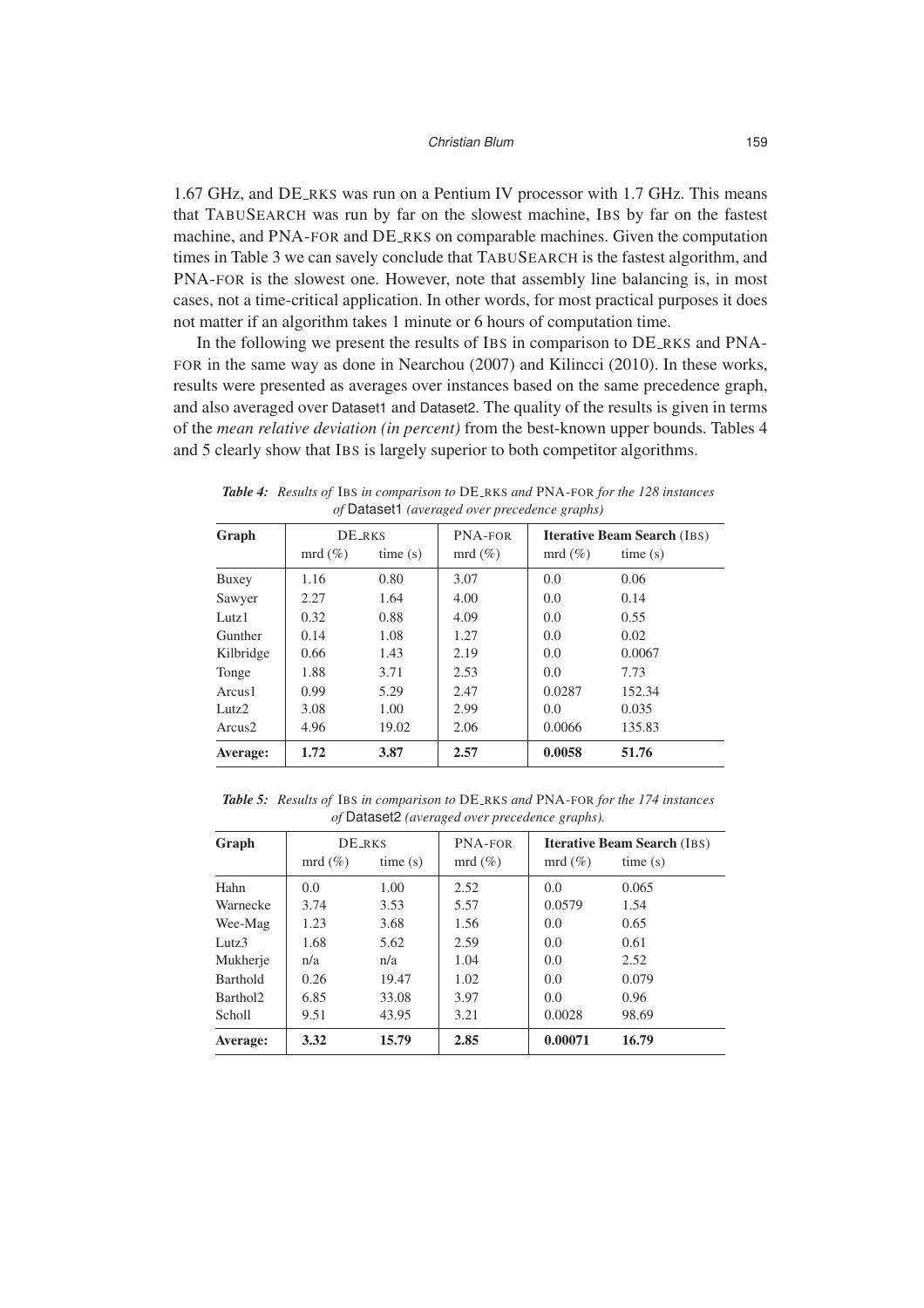| Graph          | $\mathfrak{m}$ | <b>Result</b> | Graph          | $\mathfrak{m}$ | <b>Result</b> |
|----------------|----------------|---------------|----------------|----------------|---------------|
| Arcus $1(83)$  | 8              | 9554          | Arcus2 (111)   | 23             | 6560          |
|                | 11             | 7085*         |                | 24             | 6282          |
|                | 12             | 6412          |                | 25             | 6101          |
|                | 17             | 4527*         |                | 26             | 5855          |
|                | 18             | 4323*         | Scholl (297)   | 31             | 2247          |
|                | 19             | $4071*$       |                | 36             | $1936*$       |
|                | 20             | 3886*         |                | 42             | $1660*$       |
| Arcus $2(111)$ | 14             | 10747         |                | 46             | 1515          |
|                | 15             | 10035         |                | 47             | 1484*         |
|                | 16             | 9413*         |                | 49             | 1423          |
|                | 17             | 8857*         | Warnecke (58)  | 25             | 64            |
|                | 18             | 8377          | Wee-Mag $(75)$ | 18             | 87            |
|                | 19             | 7922          |                | 19             | 85            |
|                | 20             | 7524          |                | 23             | 67            |
|                | 21             | 7187          |                | 27             | 65            |
|                | 22             | 6856          |                | 28             | 64            |

*Table 6: Results of a high-performance version of* IBS*.*

#### **4.4. Results of a high-performance version**

In an attempt to further improve on the results of our algorithm we decided to apply a high-performance version of IBS to all problem instances for which the optimal solution is unknown and, additionally, to all instances where IBS – with the settings as outlined in the previous section – was not able to find the best known upper bounds. This highperformance version is obtained as follows. First, 1800 seconds are used as a time limit for each cycle time. Second, in line 17 of Algorithm 3 only 1% of the time limit is used (instead of 5%). Third, for each application of beam search in lines 18 and 20 of Algorithm 3 the beam width  $k_{\text{bw}}$  is randomly chosen from [150, 250] and the number of extensions is randomly chosen from [20, 40]. Moreover, with a probability of 0.5 the heuristic information is – for each application of beam search – calculated using the weight values as outlined in Table 1. Otherwise, the weight values are chosen randomly from [−1, 1]. With these modifications we applied IBS exactly once to all the instances of Table 6. The results of the algorithm are given in column **Result**: In case the result value is presented with a gray background, a new best upper bound has been found. On the other hand, if this value is marked by an asterisk, the obtained result is inferior to the value of the best known upper bound. Indeed, the number of instances for which the best-known upper bound can not be found before is reduced from 20 to 10 instances. Moreover, the algorithm is now able to find new best-known upper bounds in 9 (instead of only 6) cases. Summarizing, this amounts to 283 best-known upper bounds found and 9 new best upper bounds obtained. In one case, (Scholl,  $m = 49$ ), the new upper bound is provenly optimal, as its value coincides with the best known lower bound.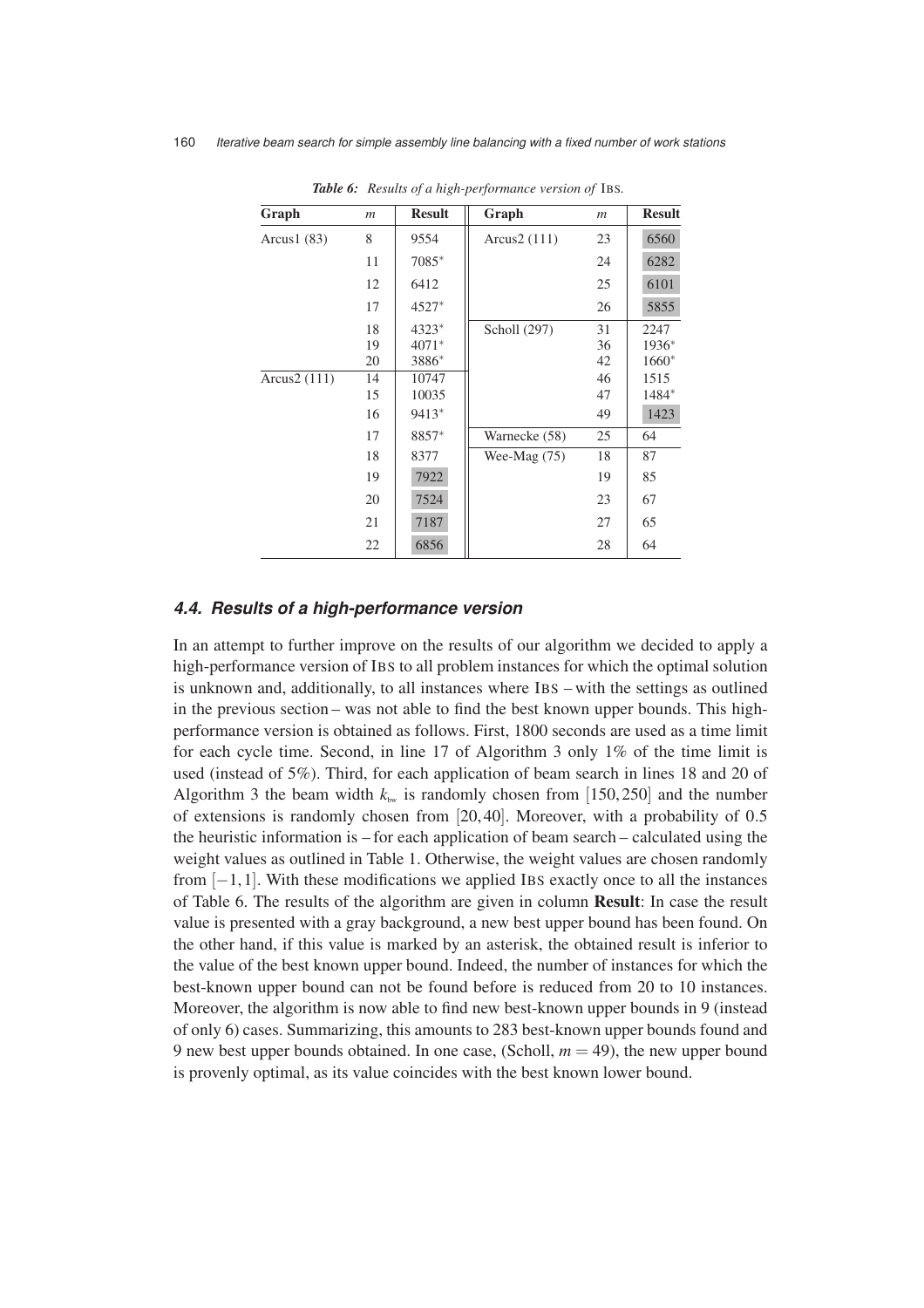## **5. Conclusions and future work**

In this work we have proposed an iterative beam search algorithm for the simple assembly line balancing problem with a fixed number of work stations, SALBP-2. The experimental evalution of the algorithm has shown that it is currently a state-of-the-art method for this problem. Appart from producing optimal solutions, respectively best upper bounds, for 283 out of 302 test cases, our algorithm generated new best-known upper bounds in further 9 test cases. Encouraged by the results for the SALBP-1 variant of the problem – as published in Blum (2008) – and the results obtained in this paper for the SALBP-2 we intent to apply similar algorithms based on beam search to other assembly line balancing problems.

#### **Acknowledgements**

This work was supported by grant TIN2007-66523 (FORMALISM) of the Spanish government. Moreover, Christian Blum acknowledges support from the *Ramon y Cajal ´* program of the Spanish Ministry of Science and Innovation.

Many thanks go to Armin Scholl for verifying the new best-known solutions found by the algorithm proposed in this work. Finally, we would also like to express our thanks to Cristóbal Miralles who was involved as a co-author of a similar work for the more general assembly line worker assignment and balancing problem.

#### **References**

- H. Akeba, M. Hifib and R. MHallah (2009). A beam search algorithm for the circular packing problem. *Computers & Operations Research*, 36(5), 1513–1528.
- E. J. Anderson and M. C. Ferris (1994). Genetic algorithms for combinatorial optimization: The assembly line balancing problem. *ORSA Journal on Computing*, 6, 161–173.
- C. Blum (2008). Beam-ACO for simple assembly line balancing. *INFORMS Journal on Computing*, 20(4), 618–627.
- C. Blum and C. Miralles (2011). On solving the assembly line worker assignment and balancing problem via beam search. *Computers & Operations Research*, 38(1), 328–339.
- C. Blum, M. J. Blesa and M. López Ibáñez (2009). Beam search for the longest common subsequence problem. *Computers & Operations Research*, 36(12), 3178–3186.
- W.-C. Chiang (1998). The application of a tabu search metaheuristic to the assembly line balancing problem. *Annals of Operations Research*, 77, 209–227.
- M. Ghirardi and C. N. Potts (2005). Makespan minimization for scheduling unrelated parallel machines: A recovering beam search approach. *European Journal of Operational Research*, 165(2), 457–467.
- S. Gosh and R. J. Gagnon (1989). A comprehensive literature review and analysis of the design, balancing and scheduling of assembly systems. *International Journal of Production Research*, 27, 637–670.
- S. T. Hackman, M. J. Magazine and T. S. Wee (1989). Fast, effective algorithms for simple assembly line balancing problems. *Operations Research*, 37, 916–924.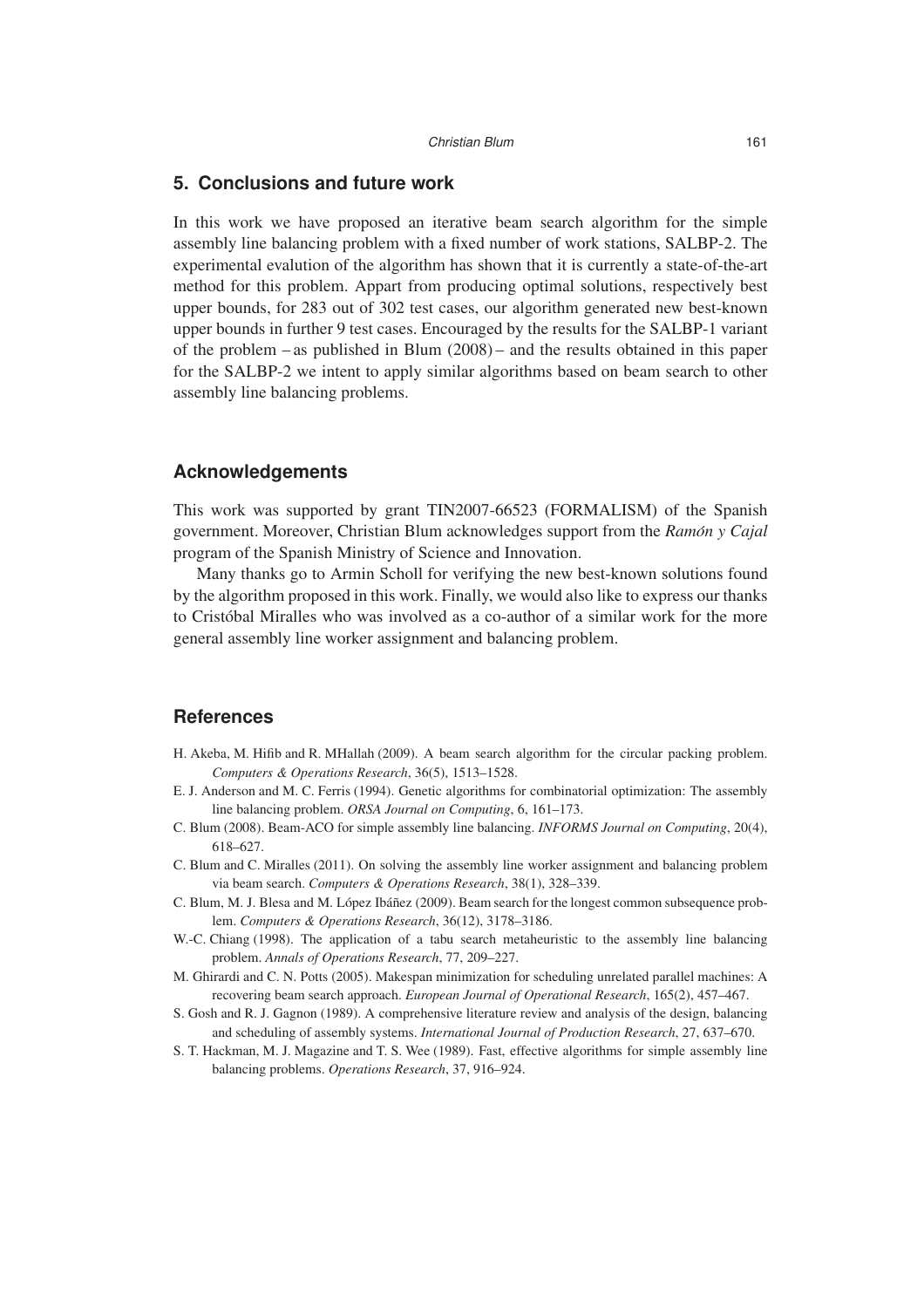- A. Henrici (1994). A comparison between simulated annealing and tabu search with an example from the production planning. In H. Dyckhoff et al., editor, *Operations Research Proceedings*, 498–503. Springer Verlag, Berlin, Germany.
- O. Kilincci (2010). A Petri net-based heuristic for simply assembly line balancing problem of type 2. *International Journal of Advanced Manufacturing Technology*, 46, 329–338.
- R. Klein and A. Scholl (1996). Maximizing the production rate in simple assembly line balancing A branch and bound procedure. *European Journal of Operational Research*, 91, 367–385.
- G.-C. Lee and D. L. Woodruff (2004). Beam search for peak alignment of NMR signals. *Analytica Chimica Acta*, 513(2), 413–416.
- B. Lowerre (1976). *The Harpy Speech Recognition System*. PhD thesis, Carnegie Mellon University.
- A. C. Nearchou (2007). Balancing large assembly lines by a new heuristic based on differential evolution. *International Journal of Advanced Manufacturing Technology*, 34, 1016–1029.
- P. S. Ow and T. E. Morton (1988). Filtered beam search in scheduling. *International Journal of Production Research*, 26, 297–307.
- R. Pastor and L. Ferrer (2009). An improved mathematical program to solve the simple assembly line balancing problem. *International Journal of Production Research*, 47(11), 2943–2959.
- R. Pastor, L. Ferrer and A. García (2007). Evaluating optimization models to solve SALBP. In O. Gervasi and M. L. Gavrilova, editors, *Proceedings of ICCSA 2007 – International Conference on Computational Science and Its Applications*, volume 4705 of *Lecture Notes in Computer Science*, 791–803. Springer Verlag, Berlin, Germany.
- I. Sabuncuoglu and M. Bayiz (1999). Job shop scheduling with beam search. *European Journal of Operational Research*, 118, 390–412.
- M. E. Salveson (1955). The assembly line balancing problem. *Journal of Industrial Engineering*, 6, 18–25.
- A. Scholl (1994). Ein B&B-Verfahren zur Abstimmung von Einprodukt-Fließbandern bei gegebener Sta- ¨ tionsanzahl. In H. Dyckhoff et al., editor, *Operations Research Proceedings*, 175–181. Springer Verlag, Berlin, Germany.
- A. Scholl (1999). *Balancing and sequencing assembly lines*. Physica Verlag, Heidelberg, Germany, 2nd edition edition.
- A. Scholl and C. Becker (2006). State-of-the-art exact and heuristic solution procedures for simple assembly line balancing. *European Journal of Operational Research*, 168(3), 666–693.
- A. Scholl and S. Voss (1996). Simple assembly line balancing Heuristic approaches. *Journal of Heuristics*, 2, 217–244.
- H. F. Ugurdag, R. Rachamadugu and C. A. Papachristou (1997). Designing paced assembly lines with fixed number of stations. *European Journal of Operational Research*, 102, 488–501.
- J. M. S. Valente and R. A. F. S. Alves (2005). Filtered and recovering beam search algorithms for the early/ tardy scheduling problem with no idle time. *Computers & Industrial Engineering*, 48(2), 363–375.
- T. Watanabe, Y. Hashimoto, L. Nishikawa and H. Tokumaru (1995). Line balancing using a genetic evolution model. *Control Engineering Practice*, 3, 69–76.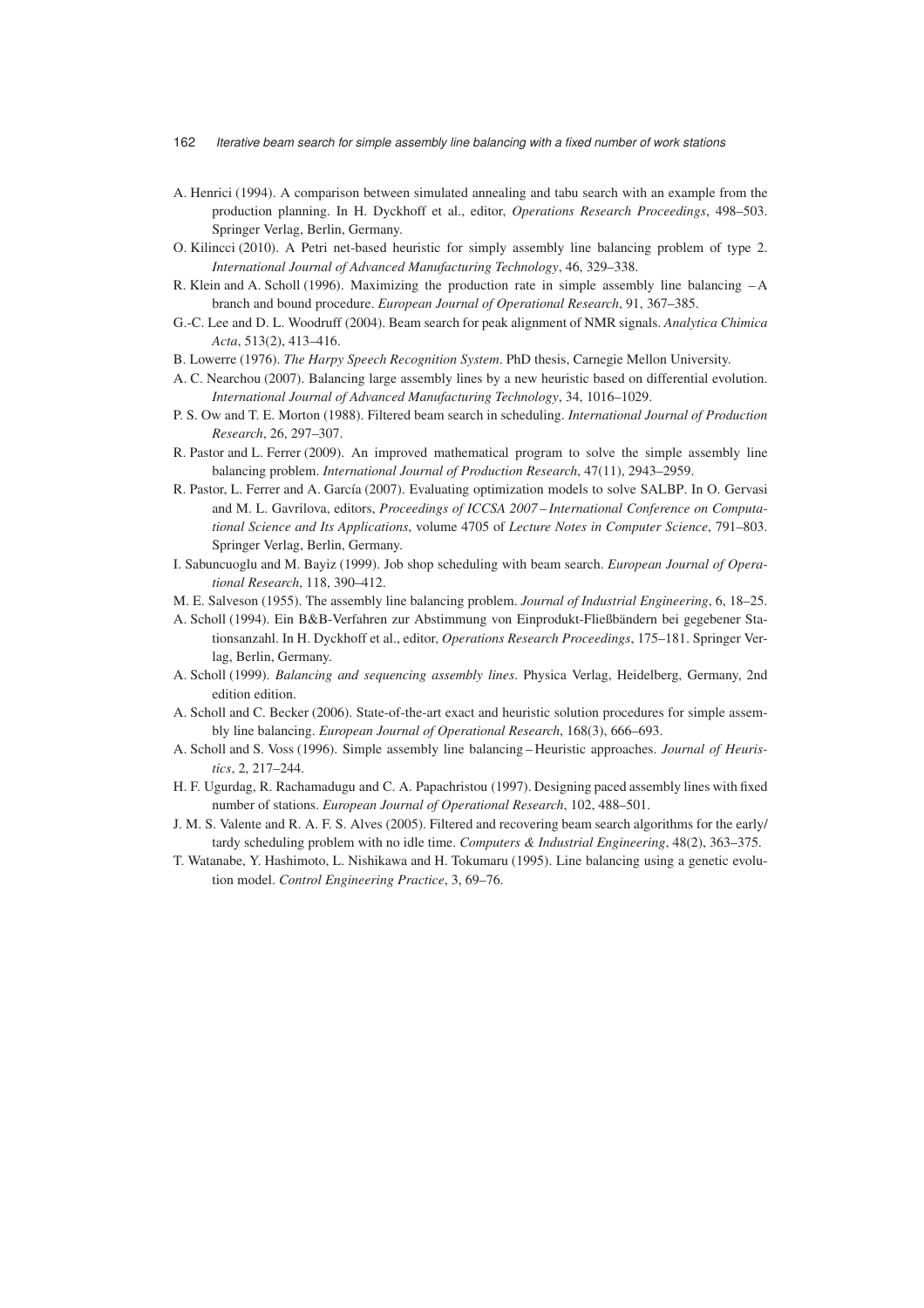#### Christian Blum 163

## **Appendix A**

| Graph          | m  | bub   |          | <b>Iterative Beam Search (IBS)</b> |                                |                 |                  | Graph          | $\mathfrak{m}$   | bub  |      | <b>Iterative Beam Search (IBS)</b> |               |         |                  |
|----------------|----|-------|----------|------------------------------------|--------------------------------|-----------------|------------------|----------------|------------------|------|------|------------------------------------|---------------|---------|------------------|
|                |    |       | best     | avg                                | std                            | time (s)        | std              |                |                  |      | best | avg                                | std           | time(s) | std              |
| Arcus1 (83)    | 3  | 25236 | 25236    | 25236.00                           | (0.00)                         | 0.56            | (0.29)           | Barthold (148) | 9                | 626  | 626  | 626.00                             | (0.00)        | 0.13    | (0.03)           |
|                | 4  | 18927 | 18927    | 18927.00                           | (0.00)                         | 6.16            | (3.92)           |                | 10               | 564  | 564  | 564.00                             | (0.00)        | 0.10    | (0.02)           |
|                | 5  | 15142 | 15142    | 15142.00                           | (0.00)                         | 80.08           | (16.69)          |                | 11               | 513  | 513  | 513.00                             | (0.00)        | 0.09    | (0.00)           |
|                | 6  | 12620 | 12620    | 12620.00                           | (0.00)                         | 15.52           | (5.76)           |                | 12               | 470  | 470  | 470.00                             | (0.00)        | 0.09    | (0.00)           |
|                | 7  | 10826 | 10826    | 10826.00                           | (0.00)                         | 59.80           | (19.89)          |                | 13               | 434  | 434  | 434.00                             | (0.00)        | 0.16    | (0.02)           |
|                | 8  | 9554  | *9555    | 9555.55                            | (0.51)                         | 120.54          | (63.16)          |                | 14               | 403  | 403  | 403.00                             | (0.00)        | 0.14    | (0.01)           |
|                | 9  | 8499  | 8499     | 8500.70                            | (0.80)                         | 130.73          | (117.23)         |                | 15               | 383  | 383  | 383.00                             | (0.00)        | 0.05    | (0.00)           |
|                | 10 | 7580  | 7580     | 7580.95                            | (0.60)                         | 311.89          | (109.87)         | Buxey (29)     | 7                | 47   | 47   | 47.00                              | (0.00)        | 0.46    | (0.51)           |
|                | 11 | 7084  | $*7086$  | 7086.70                            | $(0.47)$ 71.13                 |                 | (52.77)          |                | 8                | 41   | 41   | 41.00                              | (0.00)        | 0.00    | (0.00)           |
|                | 12 | 6412  | $*6413$  | 6414.10                            |                                | $(0.72)$ 362.32 | (66.26)          |                | 9                | 37   | 37   | 37.00                              | (0.00)        | 0.01    | (0.00)           |
|                | 13 | 5864  | 5864     | 5864.00                            | (0.00)                         | 129.18          | (12.99)          |                | 10               | 34   | 34   | 34.00                              | (0.00)        | 0.00    | (0.00)           |
|                | 14 | 5441  | 5441     | 5441.00                            | $(0.00)$ 2.02                  |                 | (0.41)           |                | 11               | 32   | 32   | 32.00                              | (0.00)        | 0.00    | (0.00)           |
|                | 15 | 5104  | 5104     | 5104.45                            |                                | $(0.60)$ 222.29 | (73.92)          |                | 12               | 28   | 28   | 28.00                              | (0.00)        | 0.01    | (0.00)           |
|                | 16 | 4850  | 4850     | 4850.00                            | (0.00)                         | 33.84           | (9.59)           |                | 13               | 27   | 27   | 27.00                              | (0.00)        | 0.01    | (0.00)           |
|                | 17 | 4516  | $*4524$  | 4526.20                            | (0.89)                         | 282.49          | (100.96)         |                | 14               | 25   | 25   | 25.00                              | (0.00)        | 0.00    | (0.00)           |
|                | 18 | 4317  | *4322    | 4323.20                            | (0.77)                         | 291.73          | (111.23)         | Gunther (35)   | 6                | 84   | 84   | 84.00                              | (0.00)        | 0.00    | (0.00)           |
|                | 19 | 4068  | $*4073$  | 4074.80                            | (1.01)                         | 326.78          | (125.49)         |                | $\tau$           | 72   | 72   | 72.00                              | (0.00)        | 0.03    | (0.00)           |
|                | 20 | 3882  | *3886    | 3889.25                            |                                | $(2.05)$ 594.21 | (204.09)         |                | 8                | 63   | 63   | 63.00                              | (0.00)        | 0.01    | (0.00)           |
|                | 21 | 3691  | 3691     | 3691.00                            | (0.00)                         | 5.58            | (0.81)           |                | 9                | 54   | 54   | 54.00                              | (0.00)        | 0.05    | (0.04)           |
|                | 22 | 3691  | 3691     | 3691.00                            | (0.00)                         | 0.02            | (0.00)           |                | 10               | 50   | 50   | 50.00                              | (0.00)        | 0.01    | (0.00)           |
| Arcus2 (111)   | 3  | 50133 | 50133    | 50133.00                           | (0.00)                         | 0.09            | (0.03)           |                | 11               | 48   | 48   | 48.00                              | (0.00)        | 0.00    | (0.00)           |
|                | 4  | 37600 | 37600    | 37600.00                           | (0.00)                         | 0.41            | (0.02)           |                | 12               | 44   | 44   | 44.00                              | (0.00)        | 0.01    | (0.00)           |
|                | 5  | 30080 | 30080    | 30080.00                           | (0.00)                         | 0.43            | (0.22)           |                | 13               | 42   | 42   | 42.00                              | (0.00)        | 0.01    | (0.00)           |
|                | 6  | 25067 | 25067    | 25067.00                           | (0.00)                         | 1.13            | (0.59)           |                | 14               | 40   | 40   | 40.00                              | (0.00)        | 0.02    | (0.00)           |
|                | 7  | 21486 | 21486    | 21486.00                           | (0.00)                         | 1.76            | (1.04)           |                | 15               | 40   | 40   | 40.00                              | (0.00)        | 0.01    | (0.00)           |
|                | 8  | 18800 | 18800    | 18800.00                           | (0.00)                         | 11.36           | (2.86)           | Hahn (53)      | 3                | 4787 | 4787 | 4787.00                            | (0.00)        | 0.00    | (0.00)           |
|                | 9  | 16711 | 16711    | 16711.00                           | (0.00)                         | 28.03           | (12.51)          |                | $\overline{4}$   | 3677 | 3677 | 3677.00                            | (0.00)        | 0.08    | (0.01)           |
|                | 10 | 15040 | 15040    | 15040.00                           | (0.00)                         | 38.67           | (15.08)          |                | 5                | 2823 | 2823 | 2823.00                            | (0.00)        | 0.01    | (0.00)           |
|                | 11 | 13673 | 13673    | 13673.00                           | (0.00)                         | 49.47           | (12.83)          |                | 6                | 2400 | 2400 | 2400.00                            | (0.00)        | 0.05    | (0.01)           |
|                | 12 | 12534 | 12534    | 12534.00                           | (0.00)                         | 43.34           | (15.17)          |                | $\boldsymbol{7}$ | 2336 | 2336 | 2336.00                            | (0.00)        | 0.29    | (0.01)           |
|                | 13 | 11570 | 11570    | 11570.00                           | (0.00)                         | 32.60           | (14.63)          |                | 8                | 1907 | 1907 | 1907.00                            | (0.00)        | 0.09    | (0.03)           |
|                | 14 | 10747 | $*10748$ | 10748.00                           | (0.00)                         | 62.69           | (16.17)          |                | 9                | 1827 | 1827 | 1827.00                            | (0.00)        | 0.00    | (0.00)           |
|                | 15 | 10035 | $*10036$ | 10036.40                           | (0.50)                         | 112.54          | (63.37)          |                | 10               | 1775 | 1775 | 1775.00                            | (0.00)        | 0.00    | (0.00)           |
|                | 16 | 9412  | $*9416$  | 9416.60                            | (0.68)                         | 290.35          | (90.83)          | Kilbridge (45) | 3                | 184  | 184  | 184.00                             | (0.00)        | 0.00    | (0.00)           |
|                | 17 | 8855  | $*8864$  | 8864.90                            | (0.31)                         | 87.41           | (52.86)          |                | 4                | 138  | 138  | 138.00                             | (0.00)        | 0.01    | (0.00)           |
|                | 18 | 8377  | 8377     | 8377.00                            | (0.00)                         | 8.11            | (1.00)           |                | 5                | 111  | 111  | 111.00                             | (0.00)        | 0.00    | (0.00)           |
|                | 19 | 7928  | 7924     | 7925.60                            | (0.60)                         | 205.09          | (76.12)          |                | 6                | 92   | 92   | 92.00                              | (0.00)        | 0.00    | (0.00)           |
|                | 20 | 7526  | 7524     | 7524.40                            | (0.50)                         | 159.72          | (57.92)          |                | 7                | 79   | 79   | 79.00                              | (0.00)        | 0.01    | (0.00)           |
|                | 21 | 7188  | *7192    | 7193.40                            | (0.82)                         | 318.78          | (89.64)          |                | 8                | 69   | 69   | 69.00                              | (0.00)        | 0.01    | (0.00)           |
|                | 22 | 6859  | 6858     | 6858.20                            |                                | $(0.41)$ 226.94 | (75.52)          |                | 9                | 62   | 62   | 62.00                              | (0.00)        | 0.01    | (0.00)           |
|                | 23 | 6561  | 6560     | 6563.10                            |                                | $(1.45)$ 428.68 | (168.53)         |                | 10               | 56   | 56   | 56.00                              | (0.00)        | 0.01    | (0.00)           |
|                | 24 | 6289  | 6284     | 6285.65                            |                                | $(1.46)$ 311.77 | (144.55)         |                | 11               | 55   | 55   | 55.00                              | (0.00)        | 0.01    | (0.00)           |
|                | 25 | 6106  | *6112    | 6114.15                            | (0.99)                         | 305.50          | (90.99)          | Lutz $1(32)$   | 8                | 1860 | 1860 | 1860.00                            | (0.00)        | 0.14    | (0.00)           |
|                | 26 | 5856  | $*5858$  | 5860.45                            | (1.76)                         | 661.48          | (192.47)         |                | 9                | 1638 | 1638 | 1638.00                            | (0.00)        | 2.41    | (0.34)           |
|                | 27 | 5689  | 5689     | 5689.00                            | (0.00)                         | 9.29            | (0.17)           |                | 10               | 1526 | 1526 | 1526.00                            | (0.00)        | 0.18    | (0.01)           |
| Barthol2 (148) | 27 | 157   | 157      | 157.00                             | (0.00)                         | 0.31            | (0.03)           |                | 11               | 1400 | 1400 | 1400.00                            | (0.00)        | 0.01    | (0.00)           |
|                | 28 | 152   | 152      | 152.00                             | (0.00)                         | 0.44            | (0.07)           |                | 12               | 1400 | 1400 | 1400.00                            | (0.00)        | 0.00    | (0.00)           |
|                | 29 | 146   | 146      | 146.00                             | $(0.00)$ 0.80                  |                 | (0.32)           | Lutz2 (89)     | 9                | 54   | 54   | 54.00                              | (0.00)        | 0.02    | (0.01)           |
|                | 30 | 142   | 142      | 142.00                             | (0.00)                         | 0.15            | (0.03)           |                | 10               | 49   | 49   | 49.00                              | (0.00)        | 0.03    | (0.00)           |
|                | 31 | 137   | 137      | 137.00                             | (0.00)                         | 0.67            | (0.09)           |                | 11               | 45   | 45   | 45.00                              | (0.00)        | 0.04    | (0.00)           |
|                | 32 | 133   | 133      | 133.00                             | (0.00)                         | 0.57            | (0.07)           |                | 12               | 41   | 41   | 41.00                              | (0.00)        | 0.03    | (0.00)           |
|                | 33 | 129   | 129      | 129.00                             | (0.00)                         | 0.52            | (0.06)           |                | 13               | 38   | 38   | 38.00                              | (0.00)        | 0.03    | (0.00)           |
|                | 34 | 125   | 125      | 125.00                             | (0.00)                         | 0.47            | (0.05)           |                | 14               | 35   | 35   | 35.00                              | (0.00)        | 0.03    | (0.00)           |
|                | 35 | 121   | 121      | 121.00                             | $(0.00)$ 0.94                  |                 | (0.15)           |                | 15               | 33   | 33   | 33.00                              | (0.00)        | 0.03    | (0.00)           |
|                | 36 | 118   | 118      | 118.00                             | (0.00)                         | 0.87            | (0.11)           |                | 16               | 31   | 31   | 31.00                              | (0.00)        | 0.02    | (0.00)           |
|                | 37 | 115   | 115      | 115.00                             | (0.00)                         | 0.92            | (0.19)           |                | 17               | 29   | 29   | 29.00                              | (0.00)        | 0.04    | (0.00)           |
|                | 38 | 112   | 112      | 112.00                             | (0.00)                         | 0.76            | (0.06)           |                | 18               | 28   | 28   | 28.00                              | (0.00)        | 0.04    | (0.00)           |
|                | 39 | 109   | 109      | 109.00                             | $(0.00)$ 0.70                  |                 | (0.13)           |                | 19               | 26   | 26   | 26.00                              | (0.00)        | 0.04    | (0.01)           |
|                | 40 | 106   | 106      | 106.00                             |                                |                 |                  |                | 20               | 25   | 25   | 25.00                              | (0.00)        | 0.04    |                  |
|                | 41 | 104   | 104      | 104.00                             | (0.00)<br>(0.00)               | 0.91<br>0.72    | (0.32)<br>(0.05) |                | 21               | 24   | 24   | 24.00                              | (0.00)        | 0.02    | (0.00)<br>(0.00) |
|                | 42 | 101   | 101      | 101.00                             |                                |                 | (5.43)           |                | 22               | 23   | 23   | 23.00                              |               | 0.04    |                  |
|                | 43 | 99    | 99       | 99.00                              | $(0.00)$ 2.77                  |                 |                  |                | 23               | 22   | 22   | 22.00                              | (0.00)        |         | (0.00)           |
|                |    | 97    | 97       |                                    | $(0.00)$ 0.84                  |                 | (0.23)           |                | 24               | 21   | 21   |                                    | $(0.00)$ 0.05 |         | (0.00)           |
|                | 44 |       |          | 97.00                              | $(0.00)$ 0.59<br>$(0.00)$ 0.76 |                 | (0.15)           |                |                  |      |      | 21.00                              | $(0.00)$ 0.05 |         | (0.00)           |
|                | 45 | 95    | 95       | 95.00                              |                                |                 | (0.25)           |                | 25               | 20   | 20   | 20.00                              | $(0.00)$ 0.02 |         | (0.00)           |
|                | 46 | 93    | 93       | 93.00                              | $(0.00)$ 0.68                  |                 | (0.29)           |                | 26               | 19   | 19   | 19.00                              | $(0.00)$ 0.05 |         | (0.02)           |
|                | 47 | 91    | 91       | 91.00                              | $(0.00)$ 0.67                  |                 | (0.15)           |                | 27               | 19   | 19   | 19.00                              | $(0.00)$ 0.03 |         | (0.00)           |
|                | 48 | 89    | 89       | 89.00                              | $(0.00)$ 1.17                  |                 | (0.47)           |                | 28               | 18   | 18   | 18.00                              | (0.00)        | 0.05    | (0.00)           |
|                | 49 | 87    | 87       | 87.00                              | $(0.00)$ 0.83                  |                 | (0.26)           | Lutz3 (89)     | 3                | 548  | 548  | 548.00                             | (0.00)        | 0.01    | (0.00)           |
|                | 50 | 85    | 85       | 85.90                              | $(0.31)$ 3.28                  |                 | (10.33)          |                | $\overline{4}$   | 411  | 411  | 411.00                             | (0.00)        | 0.03    | (0.00)           |
|                | 51 | 84    | 84       | 84.00                              | $(0.00)$ 2.60                  |                 | (2.09)           |                | 5                | 329  | 329  | 329.00                             | (0.00)        | 0.01    | (0.00)           |
| Barthold (148) | 3  | 1878  | 1878     | 1878.00                            | $(0.00)$ 0.01                  |                 | (0.00)           |                | 6                | 275  | 275  | 275.00                             | $(0.00)$ 0.01 |         | (0.00)           |
|                | 4  | 1409  | 1409     | 1409.00                            | $(0.00)$ 0.02                  |                 | (0.00)           |                | $\tau$           | 236  | 236  | 236.00                             | $(0.00)$ 0.02 |         | (0.00)           |
|                | 5  | 1127  | 1127     | 1127.00                            | $(0.00)$ 0.02                  |                 | (0.00)           |                | 8                | 207  | 207  | 207.00                             | $(0.00)$ 0.04 |         | (0.00)           |
|                | 6  | 939   | 939      | 939.00                             | $(0.00)$ 0.06                  |                 | (0.01)           |                | 9                | 184  | 184  | 184.00                             | $(0.00)$ 5.54 |         | (4.14)           |
|                | 7  | 805   | 805      | 805.00                             | $(0.00)$ 0.11                  |                 | (0.00)           |                | 10               | 165  | 165  | 165.00                             | $(0.00)$ 0.09 |         | (0.01)           |
|                | 8  | 705   | 705      | 705.00                             | $(0.00)$ 0.04                  |                 | (0.01)           |                | 11               | 151  | 151  | 151.00                             | $(0.00)$ 0.06 |         | (0.00)           |

*Table 7: Detailed results of* IBS *for 302 test instances (Part A).*